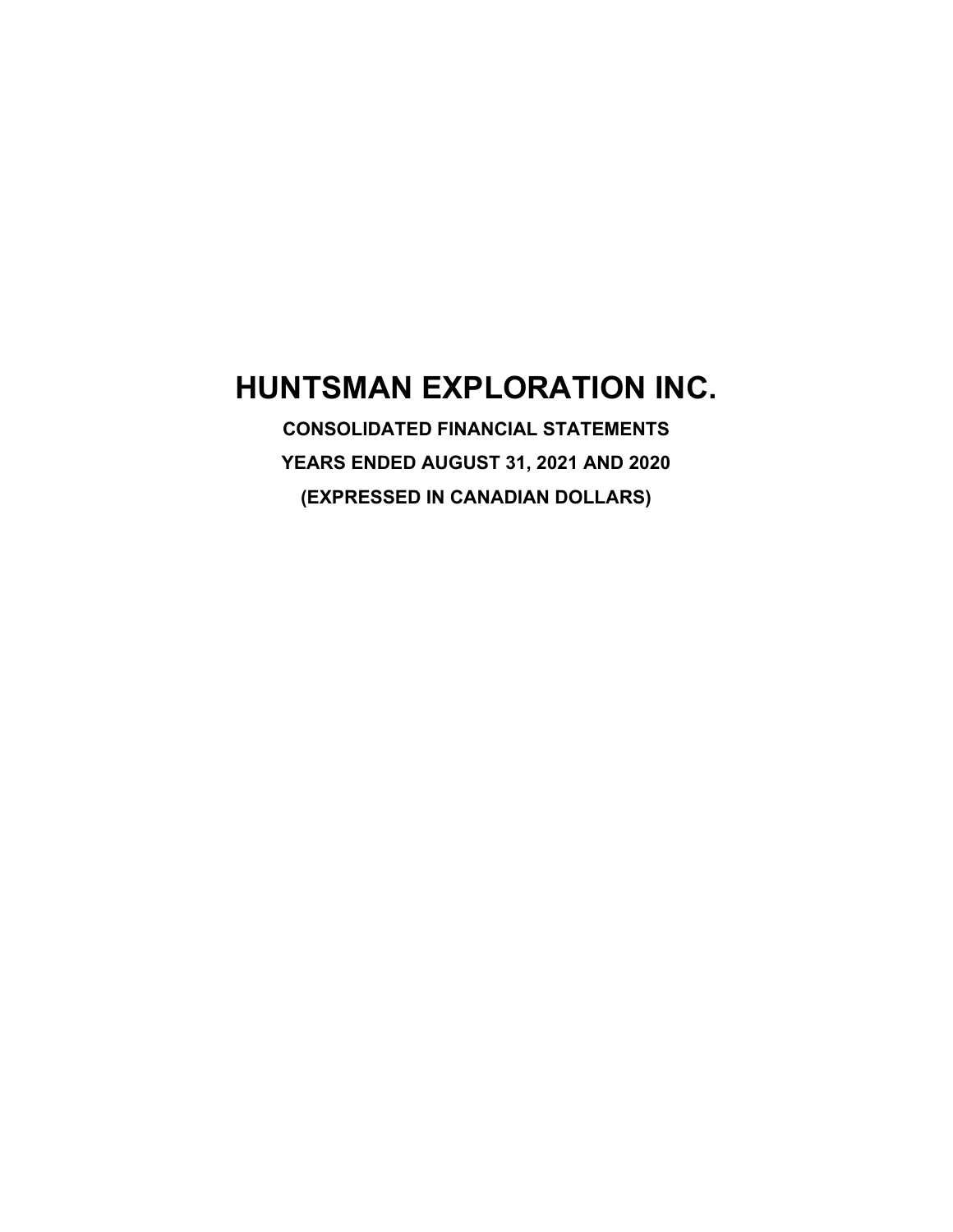

#### **INDEPENDENT AUDITORS' REPORT**

To the Shareholders and Directors of Huntsman Exploration Inc.

#### **Opinion**

We have audited the consolidated financial statements of Huntsman Exploration Inc. and its subsidiaries (the "Company") which comprise the consolidated statements of financial position as at August 31, 2021 and 2020, and the consolidated statements of comprehensive loss, changes in equity and cash flows for the years ended August 31, 2021 and 2020, and the related notes comprising a summary of significant accounting policies and other explanatory information.

In our opinion, the accompanying consolidated financial statements present fairly, in all material respects, the financial position of the Company as at August 31, 2021 and 2020, and its financial performance and its cash flows for years ended August 31, 2021 and 2020 in accordance with International Financial Reporting Standards as issued by the International Accounting Standards Board.

#### **Basis for Opinion**

We conducted our audits in accordance with Canadian generally accepted auditing standards. Our responsibilities under those standards are further described in the *Auditors' Responsibilities for the Audit of the Consolidated Financial Statements* section of our report. We are independent of the Company in accordance with the ethical requirements that are relevant to our audits of the consolidated financial statements in Canada, and we have fulfilled our other ethical responsibilities in accordance with these requirements. We believe that the audit evidence we have obtained is sufficient and appropriate to provide a basis for our opinion.

#### **Emphasis of Matter - Material Uncertainty Related to Going Concern**

We draw attention to Note 2 of the accompanying consolidated financial statements, which describes matters and conditions that indicate the existence of a material uncertainty that may cast significant doubt about the Company's ability to continue as a going concern. Our opinion is not modified in respect of this matter.

#### **Other Information**

Management is responsible for the other information, which comprises the information included in the Company's Management Discussion & Analysis to be filed with the relevant Canadian securities commissions.

Our opinion on the consolidated financial statements does not cover the other information and we do not express any form of assurance conclusion thereon.

In connection with our audits of the consolidated financial statements, our responsibility is to read the other information identified above and, in doing so, consider whether the other information is materially inconsistent with the consolidated financial statements or our knowledge obtained in the audit or otherwise appears to be materially misstated.

If, based on the work we have performed on this other information, we conclude that there is a material misstatement of this other information, we are required to report that fact. We have nothing to report in this regard.

#### **Responsibilities of Management and Those Charged with Governance for the Consolidated Financial Statements**

Management is responsible for the preparation and fair presentation of the consolidated financial statements in accordance with International Financial Reporting Standards as issued by the International Accounting Standards Board, and for such internal control as management determines is necessary to enable the preparation of consolidated financial statements that are free from material misstatement, whether due to fraud or error.

In preparing the consolidated financial statements, management is responsible for assessing the Company's ability to continue as a going concern, disclosing, as applicable, matters related to going concern and using the going concern basis of accounting unless management either intends to liquidate the Company or to cease operations, or has no realistic alternative but to do so.

Those charged with governance are responsible for overseeing the Company's financial reporting process.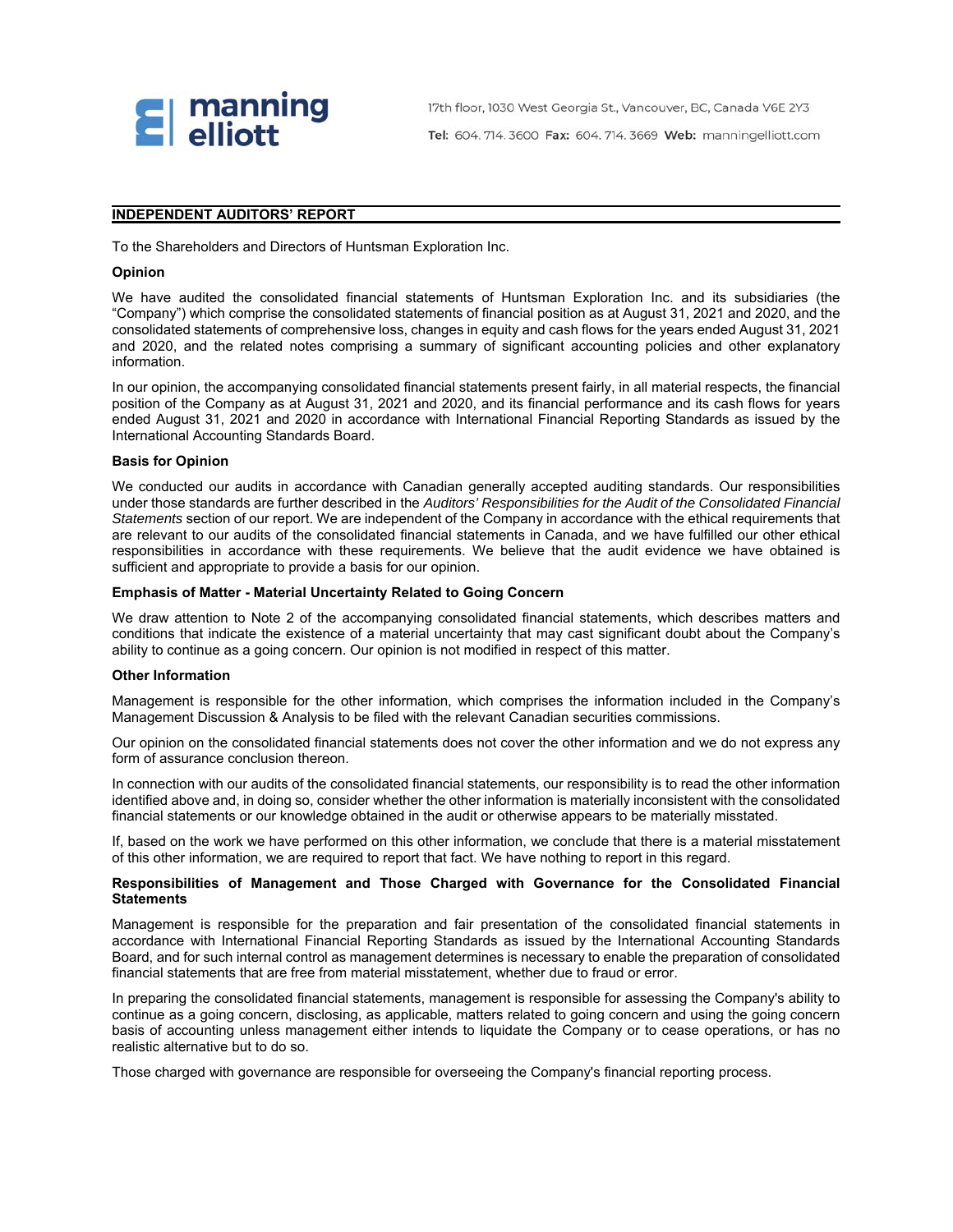#### **Auditors' Responsibilities for the Audit of the Consolidated Financial Statements**

Our objectives are to obtain reasonable assurance about whether the consolidated financial statements as a whole are free from material misstatement, whether due to fraud or error, and to issue an auditors' report that includes our opinion. Reasonable assurance is a high level of assurance, but is not a guarantee that an audit conducted in accordance with Canadian generally accepted auditing standards will always detect a material misstatement when it exists. Misstatements can arise from fraud or error and are considered material if, individually or in the aggregate, they could reasonably be expected to influence the economic decisions of users taken on the basis of these consolidated financial statements.

As part of an audit in accordance with Canadian generally accepted auditing standards, we exercise professional judgment and maintain professional skepticism throughout the audit. We also:

- Identify and assess the risks of material misstatement of the consolidated financial statements, whether due to fraud or error, design and perform audit procedures responsive to those risks, and obtain audit evidence that is sufficient and appropriate to provide a basis for our opinion. The risk of not detecting a material misstatement resulting from fraud is higher than for one resulting from error, as fraud may involve collusion, forgery, intentional omissions, misrepresentations, or the override of internal control.
- Obtain an understanding of internal control relevant to the audit in order to design audit procedures that are appropriate in the circumstances, but not for the purpose of expressing an opinion on the effectiveness of the Company's internal control.
- Evaluate the appropriateness of accounting policies used and the reasonableness of accounting estimates and related disclosures made by management.
- Conclude on the appropriateness of management's use of the going concern basis of accounting and, based on the audit evidence obtained, whether a material uncertainty exists related to events or conditions that may cast significant doubt on the Company's ability to continue as a going concern. If we conclude that a material uncertainty exists, we are required to draw attention in our auditors' report to the related disclosures in the consolidated financial statements or, if such disclosures are inadequate, to modify our opinion. Our conclusions are based on the audit evidence obtained up to the date of our auditors' report. However, future events or conditions may cause the Company to cease to continue as a going concern.
- Evaluate the overall presentation, structure and content of the consolidated financial statements, including the disclosures, and whether the consolidated financial statements represent the underlying transactions and events in a manner that achieves fair presentation.
- Obtain sufficient appropriate audit evidence regarding the financial information of the entities or business activities within the Company to express an opinion on the consolidated financial statements. We are responsible for the direction, supervision and performance of the group audit. We remain solely responsible for our audit opinion.

We communicate with those charged with governance regarding, among other matters, the planned scope and timing of the audit and significant audit findings, including any significant deficiencies in internal control that we identify during our audit.

We also provide those charged with governance with a statement that we have complied with relevant ethical requirements regarding independence, and to communicate with them all relationships and other matters that may reasonably be thought to bear on our independence, and where applicable, related safeguards.

The engagement partner on the audit resulting in this independent auditors' report is Michael Ryan Ayre.

Manning Elliott LLP

CHARTERED PROFESSIONAL ACCOUNTANTS Vancouver, Canada December 20, 2021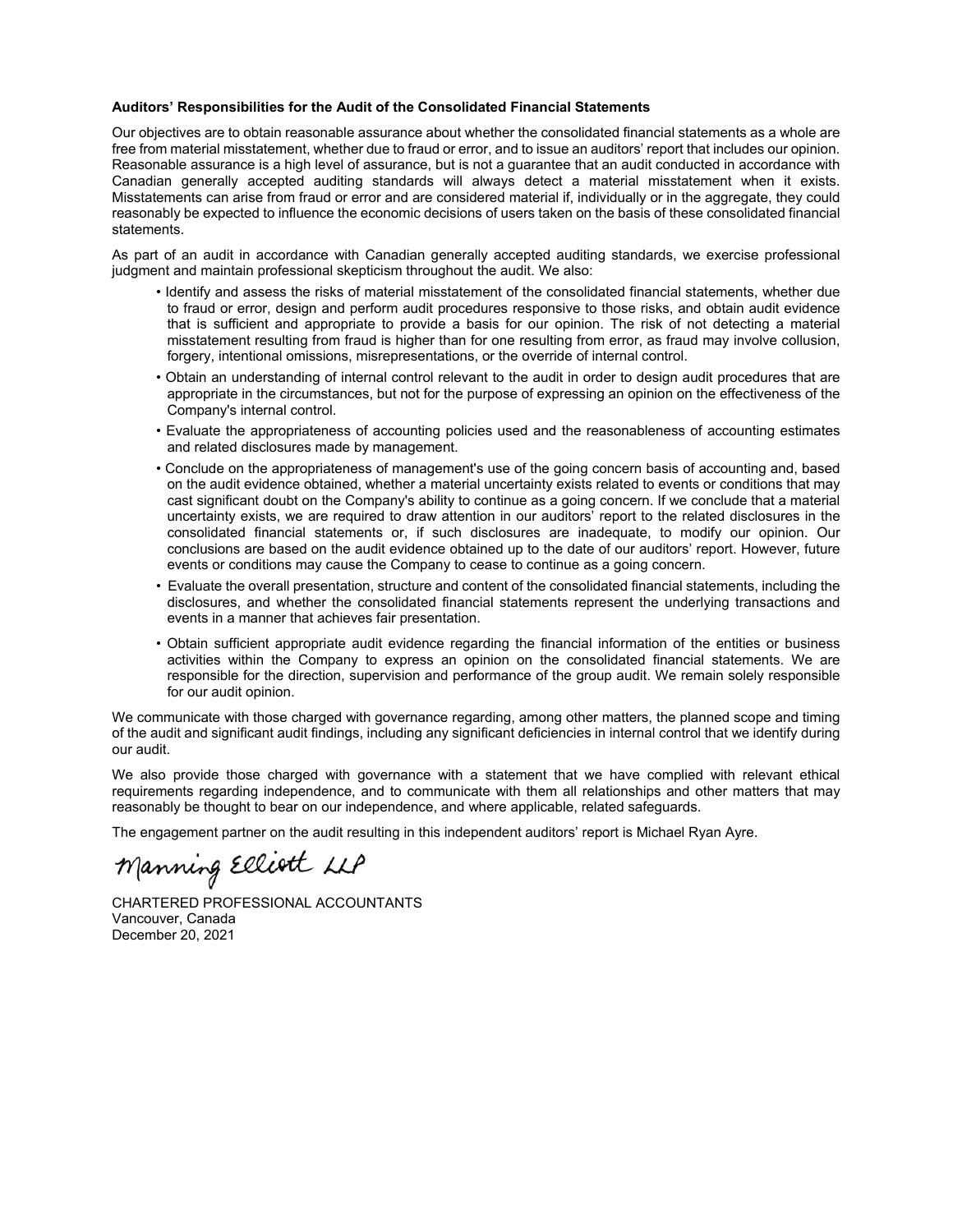## **HUNTSMAN EXPLORATION INC. Consolidated Statements of Financial Position (Expressed in Canadian Dollars)**

|                                                   | <b>August 31, 2021</b> | <b>August 31, 2020</b> |              |  |
|---------------------------------------------------|------------------------|------------------------|--------------|--|
| <b>ASSETS</b>                                     |                        |                        |              |  |
|                                                   |                        |                        |              |  |
| Current                                           |                        |                        |              |  |
| Cash and cash equivalents                         | \$<br>736,649          | \$                     | 42,653       |  |
| Amounts receivable                                | 133,615                |                        | 16,028       |  |
| Prepaid expenses (Note 8)                         | 98,279                 |                        | 25,220       |  |
|                                                   | 968,543                |                        | 83,901       |  |
| Exploration and evaluation assets (Notes 6 and 8) | 10,185,329             |                        | 2,730,830    |  |
|                                                   | \$<br>11,153,872       | \$                     | 2,814,731    |  |
| <b>LIABILITIES AND SHAREHOLDERS' EQUITY</b>       |                        |                        |              |  |
| <b>Liabilities</b>                                |                        |                        |              |  |
| Current                                           |                        |                        |              |  |
| Accounts payable and accrued liabilities (Note 8) | \$<br>94,677           | \$                     | 1,018,880    |  |
| Loans payable (Notes 7 and 8)                     |                        |                        | 262,300      |  |
|                                                   | 94,677                 |                        | 1,281,180    |  |
| <b>Shareholders' Equity</b>                       |                        |                        |              |  |
| Share capital (Note 9)                            | 25, 159, 753           |                        | 13,661,609   |  |
| Share subscriptions received (Note 9)             |                        |                        | 25,000       |  |
| Contributed surplus (Note 9)                      | 2,639,880              |                        | 1,810,168    |  |
| <b>Deficit</b>                                    | (16, 636, 302)         |                        | (13,980,595) |  |
| Accumulated other comprehensive income (loss)     | (104, 136)             |                        | 17,369       |  |
|                                                   | 11,059,195             |                        | 1,533,551    |  |
|                                                   | \$<br>11,153,872       | \$                     | 2,814,731    |  |

Going Concern (Note 2) Commitments (Note 6) Subsequent Events (Note 14)

Authorized for issuance on behalf of the Board on December 20, 2021:

 *"Nathan Tribble"* Director

 *"Jeremy Ross"* Director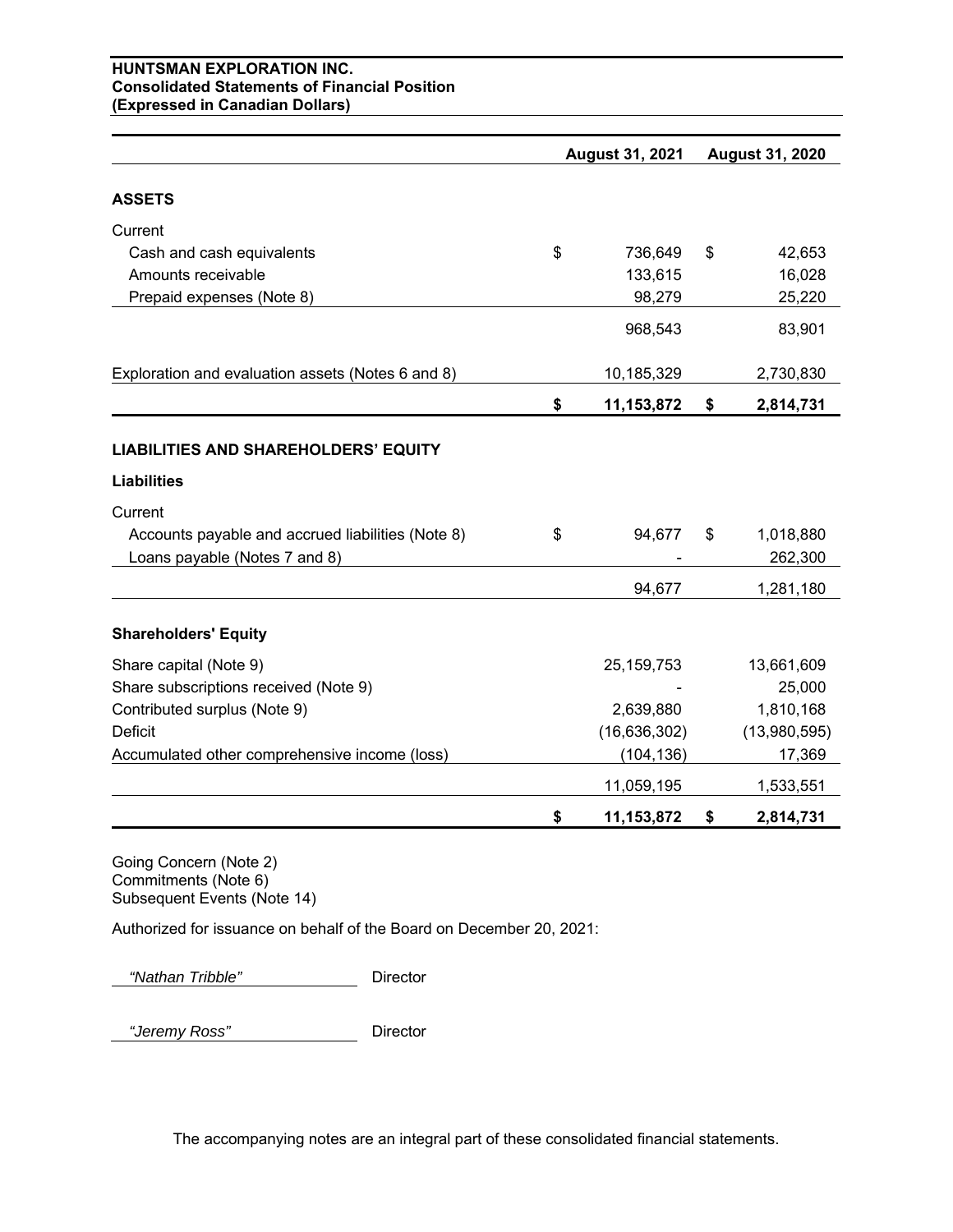# **HUNTSMAN EXPLORATION INC. Consolidated Statements of Comprehensive Loss For the Years Ended August 31, (Expressed in Canadian Dollars)**

|                                                                               |    | 2021        |    | 2020          |
|-------------------------------------------------------------------------------|----|-------------|----|---------------|
|                                                                               |    |             |    |               |
| <b>Expenses</b>                                                               |    |             |    |               |
| Consulting fees (Note 8)                                                      | \$ | 766,529     | S  | 179,487       |
| Foreign exchange                                                              |    | 873         |    |               |
| General exploration costs (recovery) (Note 8)                                 |    | (26, 846)   |    | 11,319        |
| Management fees (Note 8)                                                      |    | 328,230     |    | 90,000        |
| Office and general (Note 8)                                                   |    | 74,344      |    | 29,613        |
| Professional fees                                                             |    | 249,791     |    | 154,351       |
| Rent (Note 8)                                                                 |    | 60,764      |    | 36,000        |
| Share-based payments (Notes 8 and 9)                                          |    | 642,973     |    | 96,301        |
| Shareholder communications and investor relations                             |    | 500,157     |    | 117,255       |
| Transfer agent and filing fees                                                |    | 62,822      |    | 33,078        |
| Travel                                                                        |    | 1,902       |    | 1,402         |
| <b>Loss Before Other Items</b>                                                |    | (2,661,539) |    | (748, 806)    |
| <b>Other Items</b>                                                            |    |             |    |               |
| Impairment of exploration and evaluation assets (Note 6)                      |    |             |    | (175,000)     |
| Loss on sale of exploration and evaluation assets (Note 6)<br>Interest income |    | 5,832       |    | (270, 191)    |
|                                                                               |    |             |    |               |
|                                                                               |    | 5,832       |    | (445, 191)    |
| <b>Net Loss for the Year</b>                                                  |    | (2,655,707) |    | (1, 193, 997) |
| <b>Other Comprehensive Income (Loss)</b>                                      |    |             |    |               |
| Items that may be reclassified subsequently to income or loss:                |    |             |    |               |
| Exchange difference on translating foreign operations                         |    | (121, 505)  |    | 56,029        |
| <b>Comprehensive Loss for the Year</b>                                        | S  | (2,777,212) | \$ | (1, 137, 968) |
| Loss per Share - Basic and Diluted                                            | \$ | (0.03)      | \$ | (0.04)        |
| <b>Weighted Average Number of Common Shares Outstanding</b>                   |    | 77,370,036  |    | 29,182,549    |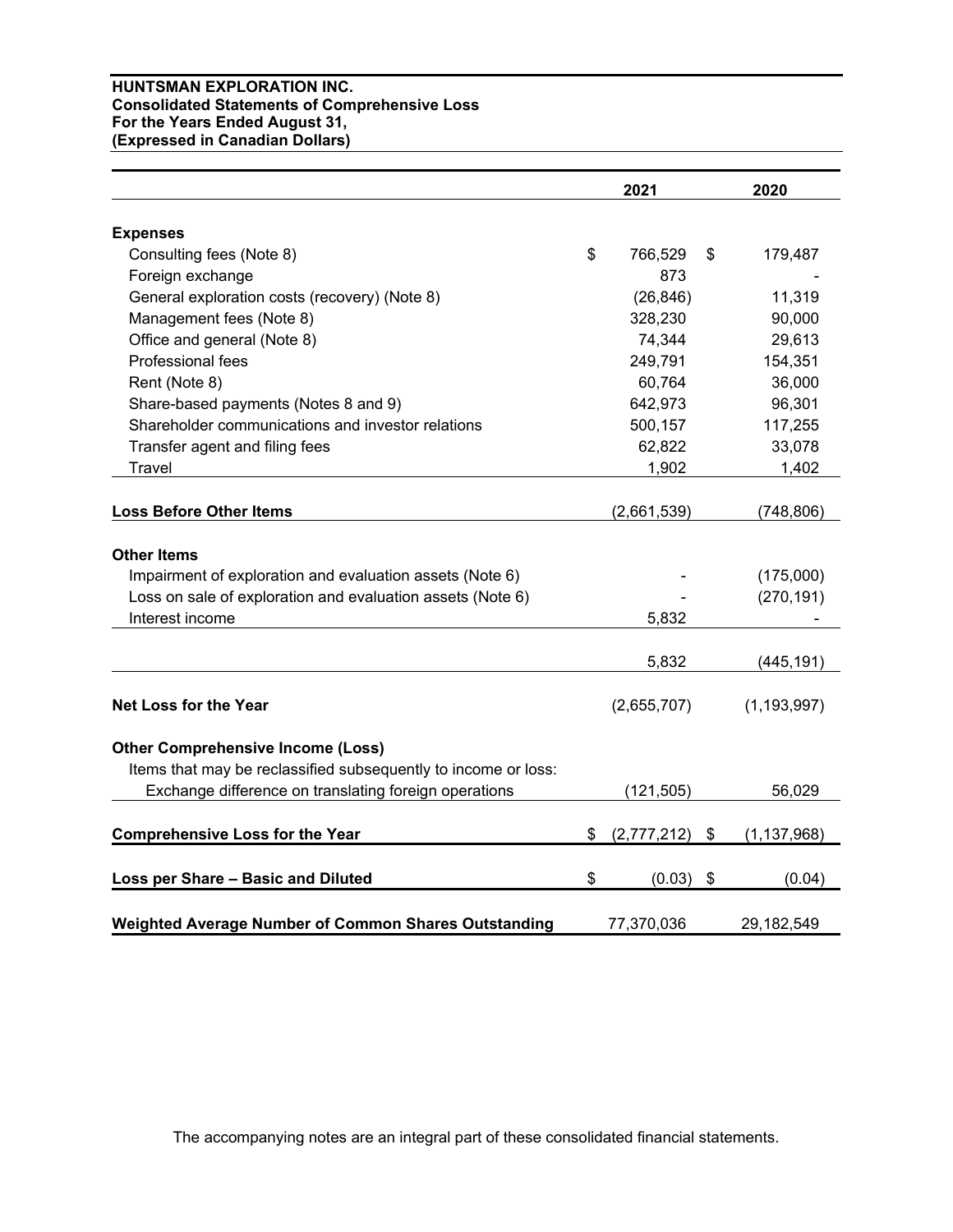# **HUNTSMAN EXPLORATION INC. Consolidated Statements of Changes in Equity (Expressed in Canadian Dollars)**

|                                                                                   | <b>Share Capital</b>       |    |                      |    |                                                  |    |                                      |   |                                                                                 |    |              |    |                           |
|-----------------------------------------------------------------------------------|----------------------------|----|----------------------|----|--------------------------------------------------|----|--------------------------------------|---|---------------------------------------------------------------------------------|----|--------------|----|---------------------------|
|                                                                                   | Number of<br><b>Shares</b> |    | <b>Share Capital</b> |    | <b>Share</b><br><b>Subscriptions</b><br>Received |    | <b>Contributed</b><br><b>Surplus</b> |   | <b>Accumulated</b><br>Other<br>Comprehensive<br><b>Deficit</b><br>Income (Loss) |    | <b>Total</b> |    |                           |
| Balance, August 31, 2019                                                          | 25,299,187                 | \$ | 12,735,699           | \$ |                                                  | \$ | 1,713,867                            | S | (12,786,598)                                                                    | \$ | (38, 660)    | \$ | 1,624,308                 |
| Private placements                                                                | 5,745,454                  |    | 582,000              |    |                                                  |    |                                      |   |                                                                                 |    |              |    | 582,000                   |
| Share issuance costs<br>Shares issued for exploration and<br>evaluation assets    | 2,187,499                  |    | (4, 410)<br>306,250  |    |                                                  |    |                                      |   |                                                                                 |    |              |    | (4, 410)                  |
|                                                                                   |                            |    |                      |    |                                                  |    |                                      |   |                                                                                 |    |              |    | 306,250                   |
| Obligation to issue shares                                                        |                            |    |                      |    | 25,000                                           |    |                                      |   |                                                                                 |    |              |    | 25,000                    |
| Warrants exercised                                                                | 300,500                    |    | 42,070               |    |                                                  |    |                                      |   |                                                                                 |    |              |    | 42,070                    |
| Stock options granted                                                             |                            |    |                      |    |                                                  |    | 96,301                               |   |                                                                                 |    |              |    | 96,301                    |
| Net loss for the year<br>Exchange difference on<br>translating foreign operations |                            |    |                      |    |                                                  |    |                                      |   | (1, 193, 997)                                                                   |    | 56,029       |    | (1, 193, 997)<br>56,029   |
| Balance, August 31, 2020                                                          | 33,532,640                 |    | 13,661,609           |    | 25,000                                           |    | 1,810,168                            |   | (13,980,595)                                                                    |    | 17,369       |    | 1,533,551                 |
| Private placements                                                                | 30,095,000                 |    | 6,019,000            |    | (25,000)                                         |    |                                      |   |                                                                                 |    |              |    | 5,994,000                 |
| Share issuance costs<br>Shares issued for exploration and                         |                            |    | (434, 619)           |    |                                                  |    | 186,759                              |   |                                                                                 |    |              |    | (247, 860)                |
| evaluation assets                                                                 | 23,436,890                 |    | 5,891,907            |    |                                                  |    |                                      |   |                                                                                 |    |              |    | 5,891,907                 |
| Warrants exercised                                                                | 154,545                    |    | 21,636               |    |                                                  |    |                                      |   |                                                                                 |    |              |    | 21,636                    |
| Stock options exercised<br>Fair value transferred upon                            | 1,000                      |    | 200                  |    |                                                  |    |                                      |   |                                                                                 |    |              |    | 200                       |
| exercise of stock options                                                         |                            |    | 20                   |    |                                                  |    | (20)                                 |   |                                                                                 |    |              |    |                           |
| Stock options granted                                                             |                            |    |                      |    |                                                  |    | 642,973                              |   |                                                                                 |    |              |    | 642,973                   |
| Net loss for the year<br>Exchange difference on<br>translating foreign operations |                            |    |                      |    |                                                  |    |                                      |   | (2,655,707)                                                                     |    | (121, 505)   |    | (2,655,707)<br>(121, 505) |
|                                                                                   |                            |    |                      |    |                                                  |    |                                      |   |                                                                                 |    |              |    |                           |
| Balance, August 31, 2021                                                          | 87,220,075                 | S  | 25, 159, 753         | S  |                                                  | \$ | 2,639,880                            | S | (16, 636, 302)                                                                  | S  | (104, 136)   | \$ | 11,059,195                |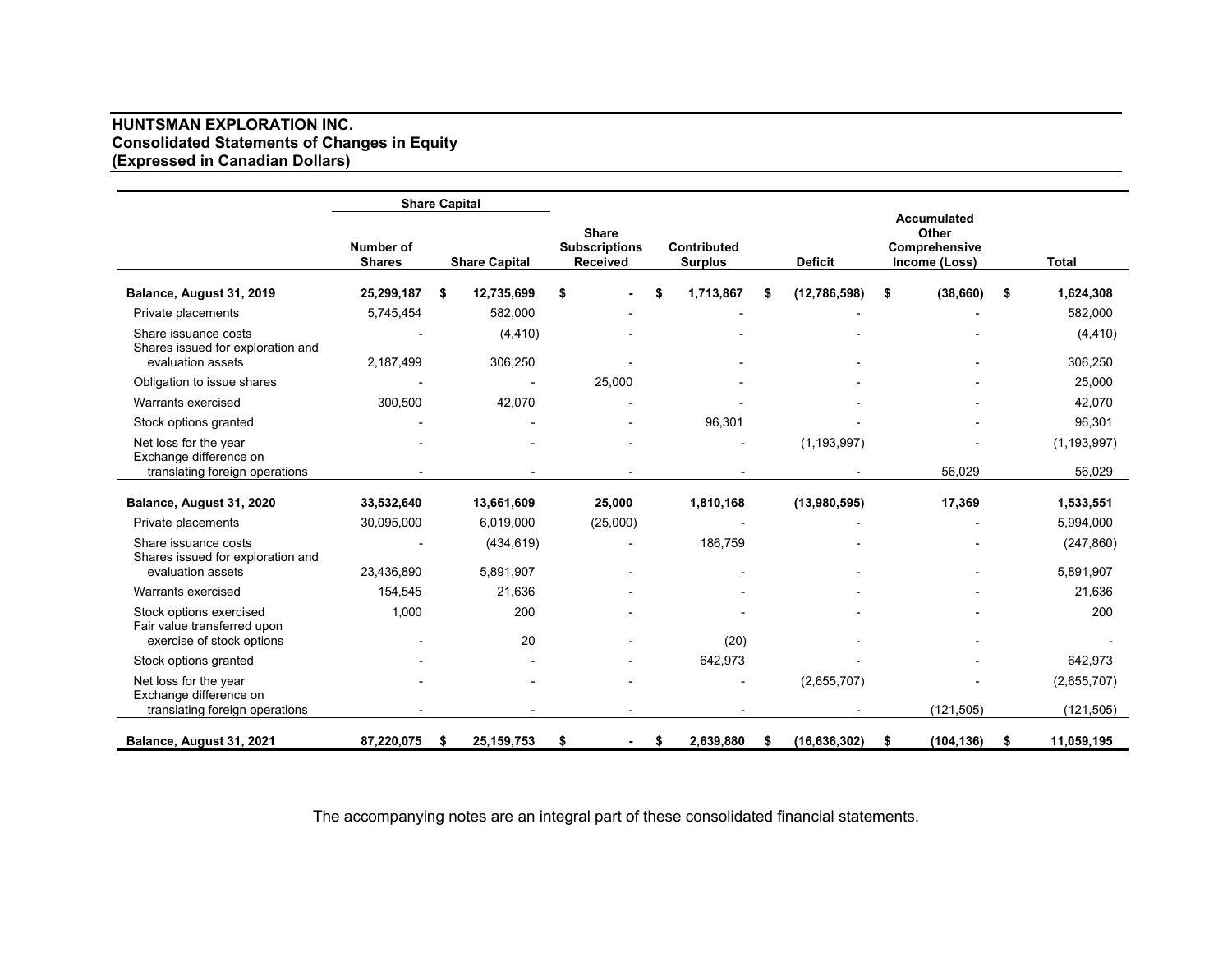# **HUNTSMAN EXPLORATION INC. Consolidated Statements of Cash Flows For the Years Ended August 31, (Expressed in Canadian Dollars)**

|                                                                                                                           | 2021                   | 2020          |
|---------------------------------------------------------------------------------------------------------------------------|------------------------|---------------|
| <b>Operating Activities</b>                                                                                               |                        |               |
| Net loss for the year                                                                                                     | \$<br>$(2,655,707)$ \$ | (1, 193, 997) |
| Items not involving cash:                                                                                                 |                        |               |
| Share-based payments                                                                                                      | 642,973                | 96,301        |
| Impairment of exploration and evaluation assets                                                                           |                        | 175,000       |
|                                                                                                                           |                        | 270,191       |
| Loss on sale of exploration and evaluation assets                                                                         |                        |               |
| Changes in non-cash working capital balances:<br>Amounts receivable                                                       |                        |               |
|                                                                                                                           | (120, 880)             | (11, 867)     |
| Prepaid expenses                                                                                                          | (74, 524)              | (13, 404)     |
| Accounts payable and accrued liabilities                                                                                  | (783, 273)             | 228,547       |
| <b>Cash Used in Operating Activities</b>                                                                                  | (2,991,411)            | (449, 229)    |
| <b>Investing Activities</b>                                                                                               |                        |               |
| Exploration and evaluation asset expenditures, net                                                                        | (1,773,369)            | (358, 585)    |
| Proceeds from sale of exploration and evaluation assets                                                                   |                        | 50,000        |
| <b>Cash Used in Investing Activities</b>                                                                                  | (1,773,369)            | (308, 585)    |
|                                                                                                                           |                        |               |
| <b>Financing Activities</b>                                                                                               |                        |               |
| Shares issued for cash                                                                                                    | 5,994,000              | 582,000       |
| Share issuance costs                                                                                                      | (247, 860)             | (4, 410)      |
| Shares issued for warrant exercise                                                                                        | 21,636                 | 42,070        |
| Shares issued for stock option exercise                                                                                   | 200                    |               |
| Share subscriptions received                                                                                              |                        | 25,000        |
| Proceeds from loans payable                                                                                               |                        | 168,300       |
| Repayments of loans payable                                                                                               | (262, 300)             | (31,000)      |
| <b>Cash Provided by Financing Activities</b>                                                                              | 5,505,676              | 781,960       |
|                                                                                                                           |                        |               |
| <b>Change in Cash</b>                                                                                                     | 740,896                | 24,146        |
| <b>Effect of Exchange Rates on Cash</b>                                                                                   | (46,900)               |               |
| Cash and cash equivalents, Beginning of Year                                                                              | 42,653                 | 18,507        |
| Cash and cash equivalents, End of Year                                                                                    | \$<br>736,649 \$       | 42,653        |
|                                                                                                                           |                        |               |
| <b>Non-cash Transactions and Supplemental Disclosures</b><br>Shares issued for exploration and evaluation assets (Notes 6 |                        |               |
| and $9)$                                                                                                                  | \$<br>5,891,907<br>S   | 306,250       |
| Exploration and evaluation asset expenditures included in                                                                 |                        |               |
| accounts payable and accrued liabilities (opening)                                                                        | \$<br>145,407<br>S     | 202,458       |
| Exploration and evaluation asset expenditures included in                                                                 |                        |               |
| accounts payable and accrued liabilities (closing)                                                                        | \$<br>5,175<br>\$      | 145,407       |
| Interest paid                                                                                                             | \$<br>\$               |               |
| Income taxes paid                                                                                                         | \$<br>\$               |               |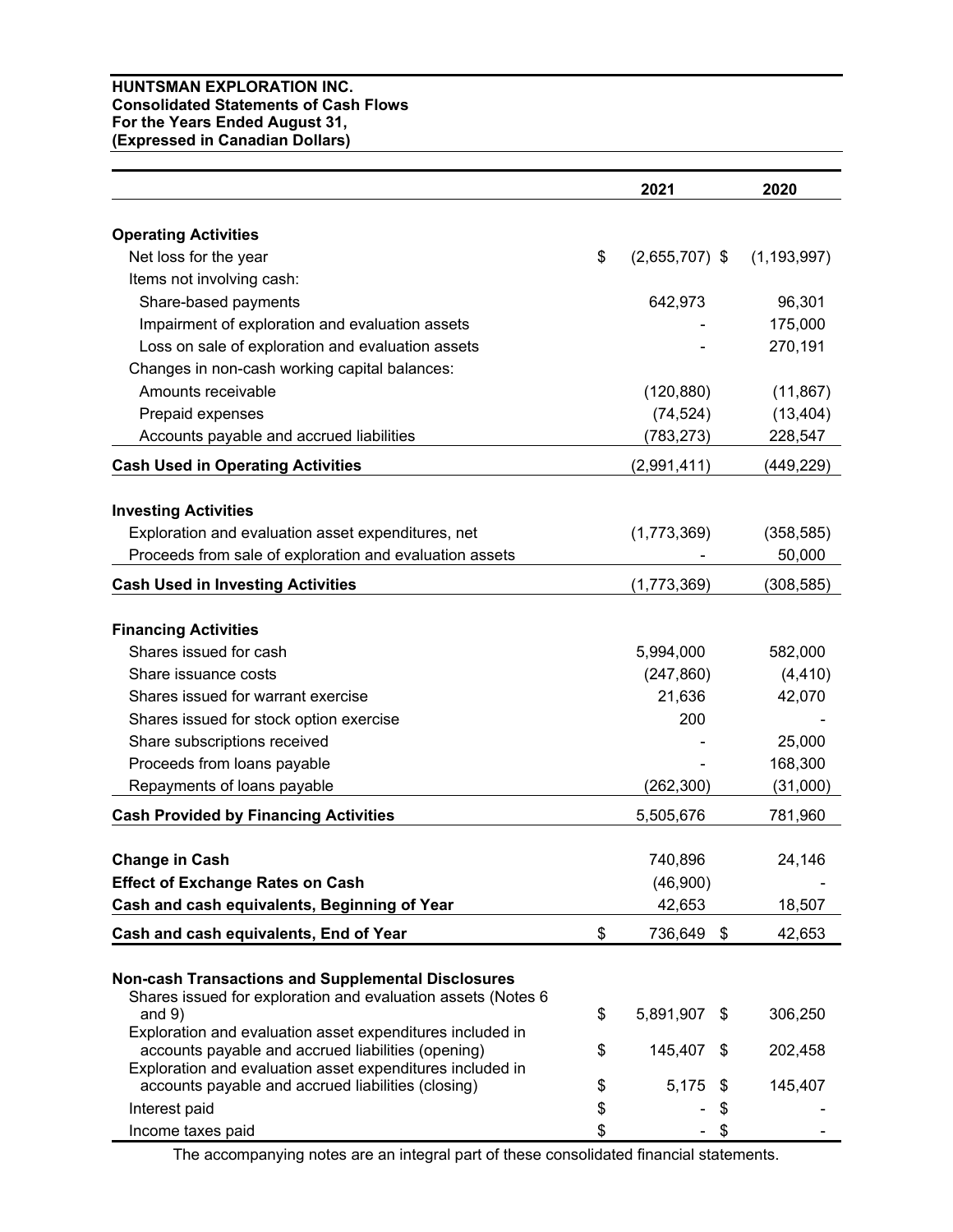## **1. NATURE OF OPERATIONS**

Huntsman Exploration Inc. (the "Company") is an exploration stage company incorporated pursuant to the British Columbia *Business Corporations Act* on March 31, 2011. The principal business of the Company is the identification, evaluation and acquisition of mineral properties, as well as exploration of mineral properties once acquired. The Company changed its name from BlueBird Battery Metals Inc. to Huntsman Exploration Inc. on September 17, 2020. The Company's shares are listed for trading on the TSX Venture Exchange ("TSX-V") under the symbol "HMAN" and on the US OTC Markets under the symbol "BBBMF". The address of the Company's corporate office and its principal place of business is 1680 – 200 Burrard Street, Vancouver, British Columbia, Canada, V6C 3L6.

On September 17, 2020, the Company consolidated its common shares on the basis of one new share for two old shares. All share and per share amounts have been revised to reflect the consolidation.

# **2. GOING CONCERN**

These consolidated financial statements have been prepared on the basis of accounting principles applicable to a going concern, which assumes that the Company will continue in operation for the foreseeable future and will be able to realize its assets and discharge its liabilities in the normal course of operations.

The Company has incurred a net loss of \$2,655,707 for the year ended August 31, 2021 and has an accumulated deficit of \$16,636,302 at August 31, 2021. These factors indicate the existence of a material uncertainty that may cast significant doubt about the Company's ability to continue as a going concern.

In early March 2020, there was a global outbreak of coronavirus (COVID-19). The actual and threatened spread of the virus globally has had a material adverse effect on the global economy and, specifically, the regional economies in which the Company operates. The pandemic could continue to have a negative impact on the stock market, including trading prices of the Company's shares and its ability to raise new capital. These factors, among others, could have a significant impact on the Company's operations.

The Company's ability to continue its operations and to realize assets at their carrying values is dependent upon its ability to fund its existing acquisition and exploration commitments on its exploration and evaluation assets when they come due, which would cease to exist if the Company decides to terminate its commitments, and to cover its operating costs. The Company may be able to generate working capital to fund its operations by the sale of its exploration and evaluation assets or raising additional capital through equity markets. However, there is no assurance it will be able to raise funds in the future. These consolidated financial statements do not give effect to any adjustments required to realize its assets and discharge its liabilities in other than the normal course of business and at amounts different from those reflected in the accompanying consolidated financial statements.

#### **3. BASIS OF PREPARATION**

### a) Statement of compliance

The consolidated financial statements are prepared in accordance with International Financial Reporting Standards ("IFRS"), as issued by the International Accounting Standards Board.

These consolidated financial statements were reviewed by the Audit Committee and approved and authorized for issue by the Board of Directors on December 20, 2021.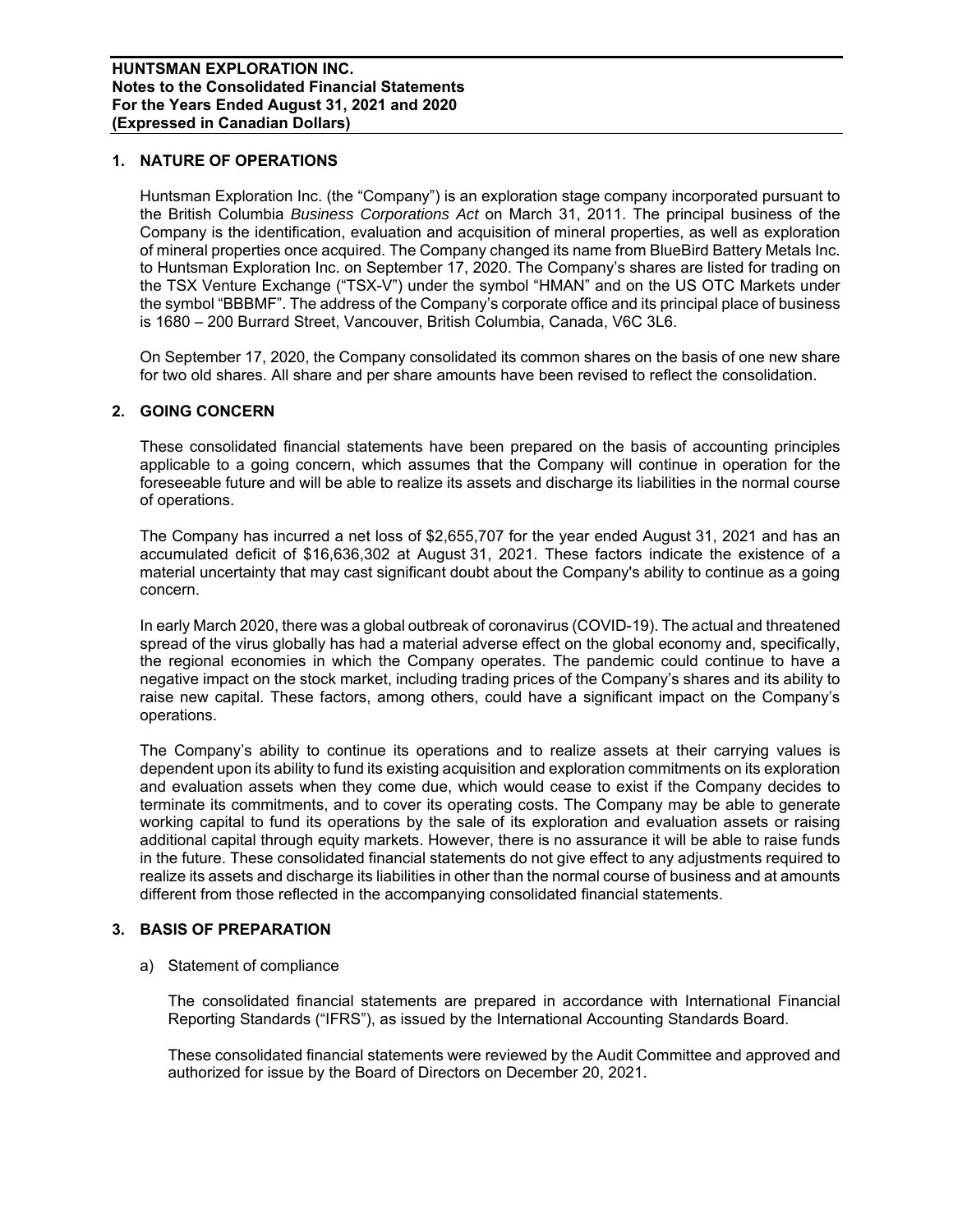## **3. BASIS OF PREPARATION** (Continued)

b) Measurement basis

These consolidated financial statements have been prepared under the historical cost basis, except for certain financial instruments that have been measured at fair value. These consolidated financial statements have been prepared under the accrual basis of accounting, except for cash flow information.

c) Basis of presentation

These consolidated financial statements include the accounts of the Company and its wholly owned subsidiaries, BlueBird Battery Metals Australia Pty. Ltd. and Huntsman Exploration USA Inc., which were incorporated in Australia on April 10, 2018 and in the USA on September 22, 2020, respectively. Intercompany balances and transactions are eliminated in preparation of the Company's consolidated financial statements.

On September 17, 2020, the Company consolidated its common shares on the basis of one new share for two old shares. All share and per share amounts have been revised to reflect the consolidation.

d) Foreign currency translation

The functional currency of the Company is the Canadian dollar. The functional currency of the Company's Australian subsidiary is the Australian dollar, and the functional currency of the Company's USA subsidiary is the US dollar, which has been determined to be the currency of the primary economic environment in which the subsidiaries operate.

Transactions in currencies other than the functional currency are recorded at the exchange rates prevailing on the dates of the transactions. At each reporting date, monetary assets and liabilities denominated in foreign currencies are translated at the rates prevailing at the reporting date. Nonmonetary items are measured at historical cost in a functional currency and are not retranslated.

# **4. SIGNIFICANT ACCOUNTING POLICIES**

a) Deferred financing costs

Professional, consulting and regulatory fees, as well as other costs directly attributable to financing transactions, are reported as deferred financing costs until the transactions are completed, if the completion of the transaction is considered to be more likely than not. Share issuance costs are charged to share capital when the related shares are issued. Costs relating to financing transactions that are not completed, or for which successful completion is considered unlikely, are charged to profit or loss.

b) Exploration and evaluation assets

All expenditures related to the cost of exploration and evaluation of mineral resources, including acquisition costs for interests in mineral claims, are capitalized as exploration and evaluation assets and are classified as intangible assets. General exploration costs not related to specific mineral properties and costs incurred before the Company has obtained the legal rights to explore an area are expensed as incurred.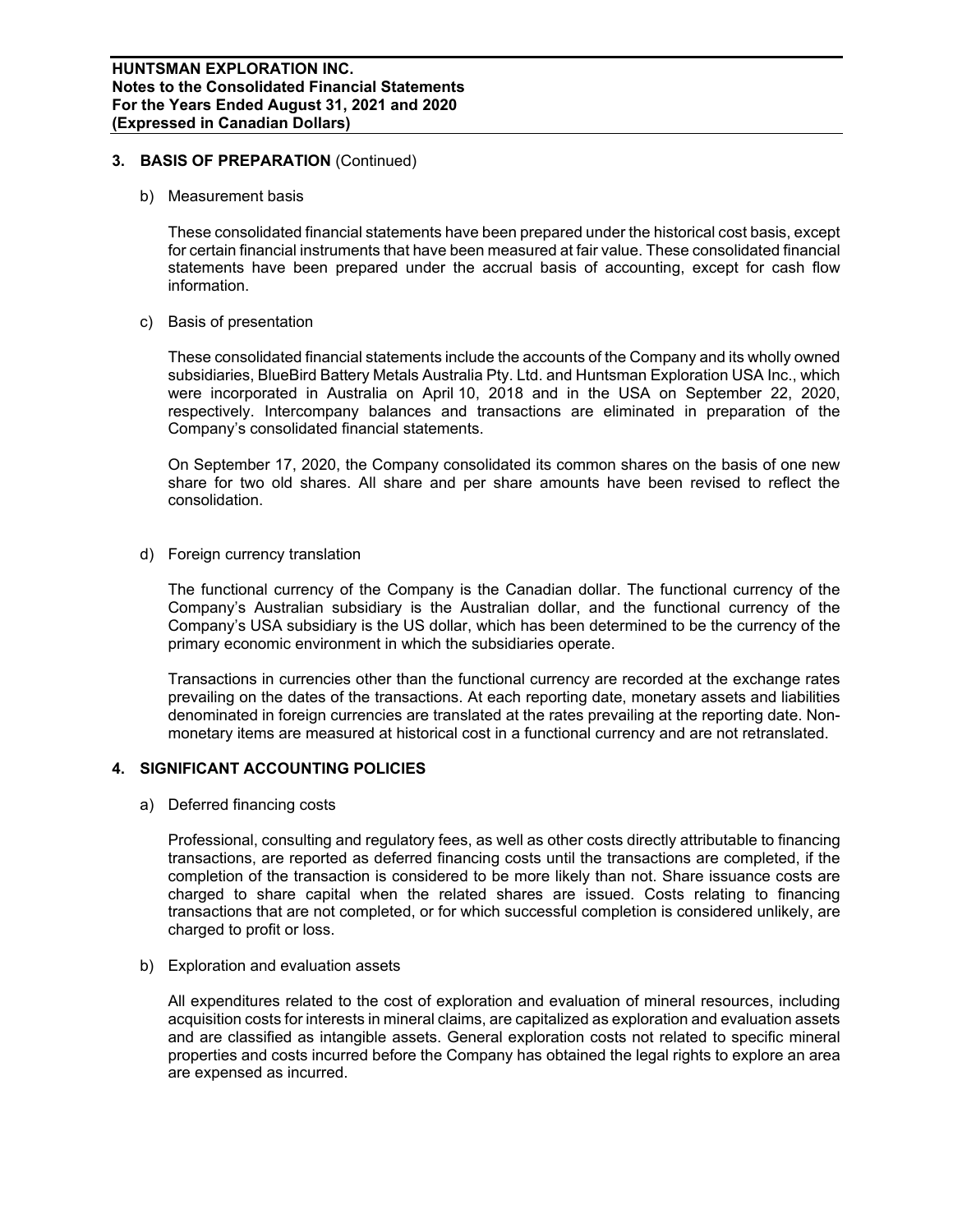b) Exploration and evaluation assets (continued)

Once the technical feasibility and commercial viability of the extraction of mineral resources in an area of interest are demonstrable, capitalized costs of the related property are reclassified as mining assets and, upon commencement of commercial production, are amortized using the units of production method over estimated recoverable reserves. Impairment is assessed at the level of cash-generating units. Management regularly assesses carrying values of non-producing properties and properties for which events and circumstances may indicate possible impairment. Impairment of a property is generally considered to have occurred if one of the following factors is present; the rights to explore have expired or are near to expiry with no expectation of renewal, no further substantive expenditures are planned or budgeted, exploration and evaluation work is discontinued in an area for which commercially viable quantities have not been discovered, indications that in an area with development likely to proceed the carrying amount is unlikely to be recovered in full by development or sale.

The recoverability of mineral properties and capitalized exploration and development costs is dependent on the existence of economically recoverable reserves, the ability to obtain the necessary financing to complete the development of the reserves and the profitability of future operations. The Company has not yet determined whether its mineral properties contain economically recoverable reserves. Amounts capitalized to exploration and evaluation costs do not necessarily reflect present or future values.

Exploration costs renounced due to flow-through share subscription agreements remain capitalized; however, for corporate income tax purposes, the Company has no right to claim these costs as tax deductible expenses.

Recorded costs of exploration and evaluation assets are not intended to reflect present or future values of resource properties. The recorded costs are subject to measurement uncertainty and it is reasonably possible, based on existing knowledge, that changes in future conditions could require a material change in the recognized amount.

Payments on mineral property option agreements are made at the discretion of the Company, and accordingly, are recorded on a cash basis.

c) Impairment

#### *Financial assets*

Financial assets are assessed at each reporting date to determine whether there is objective evidence that they are impaired. A financial asset is impaired if objective evidence indicates that a loss event has occurred after the initial recognition of the asset, and that the loss event had a negative effect on the estimated future cash flows of that asset that can be estimated reliably.

An impairment loss in respect of a financial asset measured at amortized cost is calculated as the difference between its carrying amount and the present value of the estimated future cash flows discounted at the asset's original effective interest rate. Losses are recognized in profit or loss and reflected in an allowance account against the assets impaired. When a subsequent event causes the amount of impairment loss to decrease, the decrease in impairment loss is reversed through profit or loss.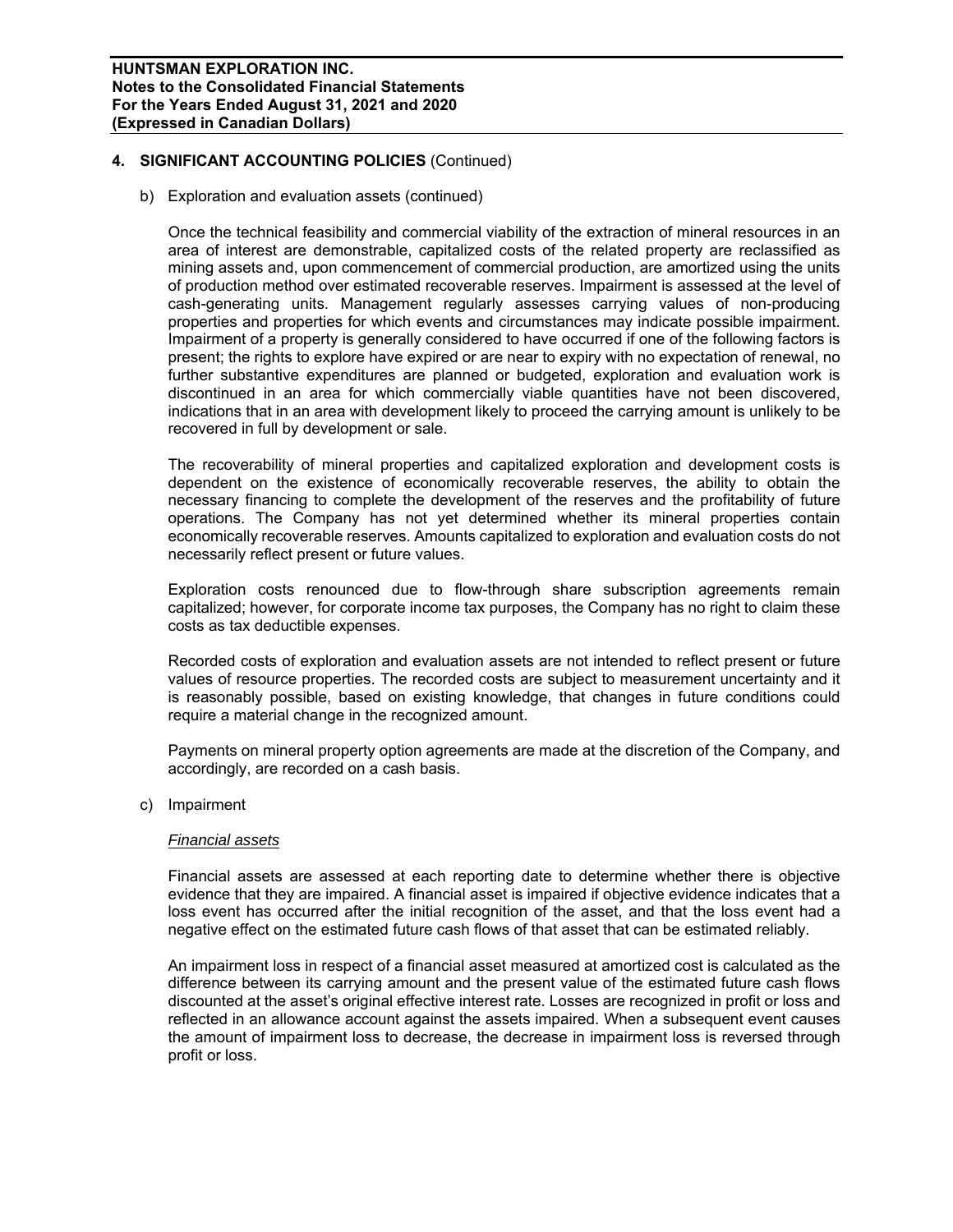c) Impairment (continued)

## *Non-financial assets*

Exploration and evaluation assets are reviewed at each reporting date for impairment or whenever events or changes in circumstances indicate that the carrying amount of the properties exceeds its recoverable amount. When an impairment review is undertaken, the recoverable amount is assessed by reference to the higher of value in use and fair value less costs to sell. Fair value is determined as the amount that would be obtained from the sale of the asset in an arm's length transaction between knowledgeable and willing parties. In assessing value in use, the estimated future cash flows are discounted to their present value using a discounted rate that reflects current market assessments of the time value of money and the risks specific to the asset. If the carrying amount of an asset exceeds the recoverable amount an impairment charge is recognized by the amount by which the carrying amount of the asset exceeds the recoverable amount of the asset.

When an impairment subsequently reverses, the carrying amount of the asset is increased to the revised estimate and its recoverable amount, but to an amount that does not exceed the carrying amount that would have been determined had no impairment loss been recognized for the asset in prior years. A reversal of an impairment loss is recognized immediately in profit or loss.

d) Provisions

Provisions are recorded when a present legal or constructive obligation exists as a result of past events where it is probable that an outflow of resources embodying economic benefits will be required to settle the obligation, and a reliable estimate of the amount can be made. If the effect of the time value of money is material, provisions are determined by discounting the expected future cash flows at a pre-tax rate that reflects current market assessments of the time value of money and, where appropriate, the risks specific to the liability. Where discounting is used, the increase in the provision due to the passage of time is recognized as a finance cost. When some or all of the economic benefits required to settle a provision are expected to be recovered from a third party, the receivable is recognized as an asset if it is virtually certain that reimbursement will be received and the amount receivable can be measured reliably.

As at August 31, 2021, the Company has not incurred any decommissioning costs related to the exploration and evaluation of its mineral properties, and accordingly, no provision has been recorded for such site reclamation or abandonment.

#### e) Flow-through shares

Exploration expenditures for income tax purposes related to exploration and development activities funded by flow-through share arrangements are renounced to investors in accordance with the Government of Canada flow-through regulations. At the time flow-through shares are issued, there may be a potential premium paid on the flow-through shares calculated based on the difference between the share issuance price and the market price at the time of closing. A liability is recognized for the premium on the flow-through shares and is subsequently reversed and recorded as other income or deferred tax expense as the Company incurs qualifying Canadian exploration expenses. In instances where the Company has sufficient deductible temporary differences available to offset the deferred income tax liability created from renouncing qualifying expenditures, the realization of the deductible temporary differences will be shown as a deferred income tax recovery in operations in the period of renunciation.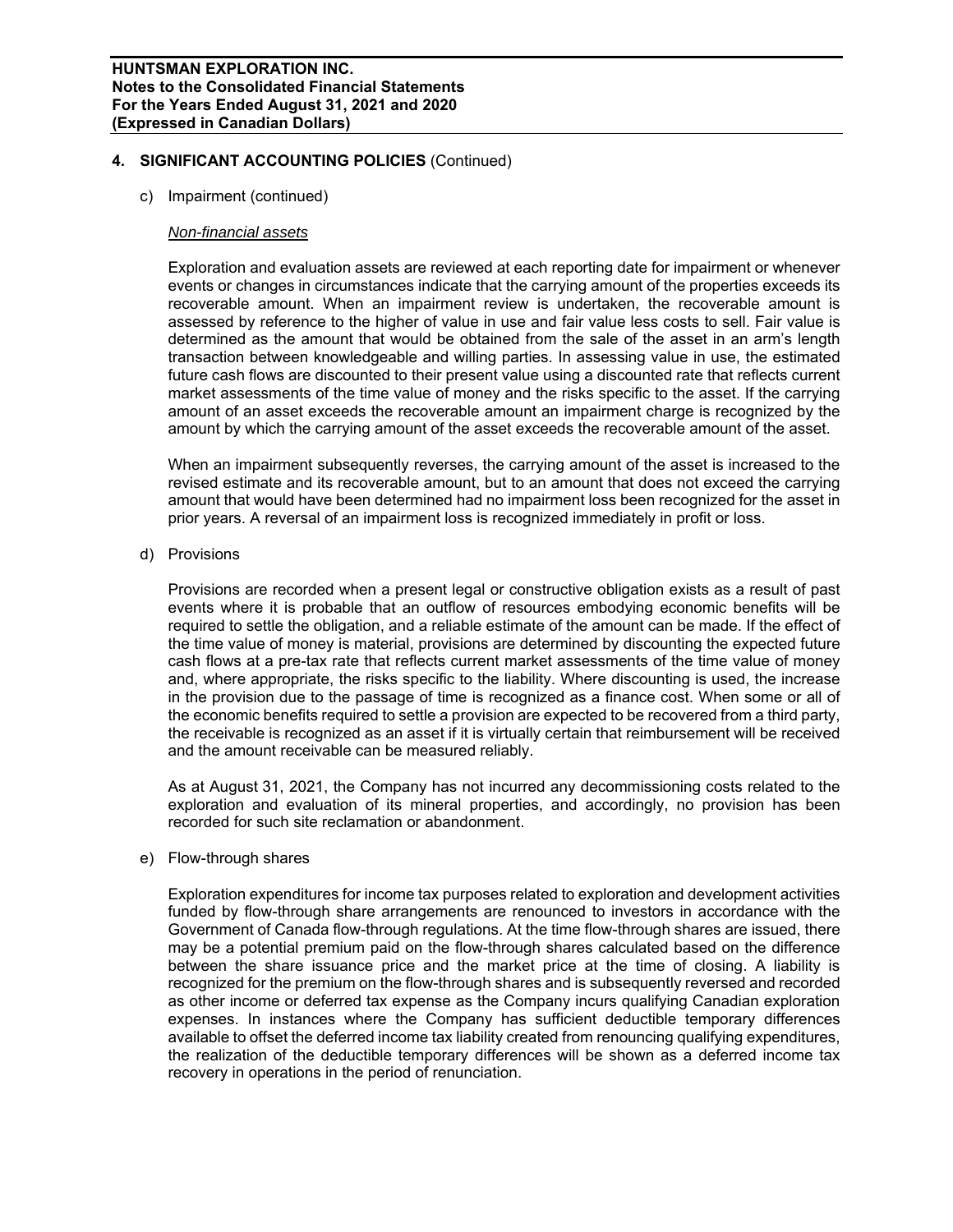e) Flow-through shares (continued)

The Company may also be subject to a Part XII.6 tax on flow-through proceeds renounced under certain rules, in accordance with the Government of Canada flow-through regulations. When applicable, this tax is accrued as an expense.

#### f) Share-based payments

The Company has an equity-settled share-based compensation plan. Equity-settled share-based payments to employees and others providing similar services are measured at the fair value of the equity instruments at the grant date. The fair value is measured at grant date and each tranche is recognized on a graded-vesting basis over the period in which options vest. At the end of each reporting period, the Company revises its estimate of the number of equity instruments expected to vest. The impact of the revision of the original estimates, if any, is recognized in profit or loss such that the cumulative expense reflects the revised estimate, with a corresponding adjustment to contributed surplus.

Equity-settled share-based payment transactions with parties other than employees are measured at the fair value of the goods or services received, except where that fair value cannot be estimated reliably, in which case they are measured at the fair value of the equity instruments granted, measured at the date the entity obtains the goods or the counterparty renders the service.

g) Loss per share

The Company presents basic and diluted loss per share data for its common shares, calculated by dividing the loss attributable to common shareholders of the Company by the weighted average number of common shares outstanding during the period. Diluted loss per share does not adjust the loss attributable to common shareholders or the weighted average number of common shares outstanding when the effect is anti-dilutive. The weighted average number of common shares outstanding is adjusted retrospectively for changes in capitalization, such as share splits, reverse splits or cancellations of common shares.

h) Income taxes

Income tax on profit or loss comprises current and deferred tax. Income tax is recognized in profit or loss, except to the extent that it relates to items recognized directly in equity, in which case it is recognized in equity.

Current tax is the expected tax payable or receivable on the taxable income or loss for the year, using tax rates enacted or substantively enacted at the statement of financial position date, and includes any adjustments to tax payable or receivable in respect of previous years.

Deferred income taxes are recorded using the liability method whereby deferred tax is recognized in respect of temporary differences between the carrying amounts of assets and liabilities for financial reporting purposes and the amounts used for taxation purposes.

Deferred tax is measured at the tax rates that are expected to be applied to temporary differences when they reverse, based on the laws that have been enacted or substantively enacted at the statement of financial position date. Deferred tax is not recognized for temporary differences that arise on the initial recognition of assets or liabilities in a transaction that is not a business combination and that affects neither accounting nor taxable profit or loss.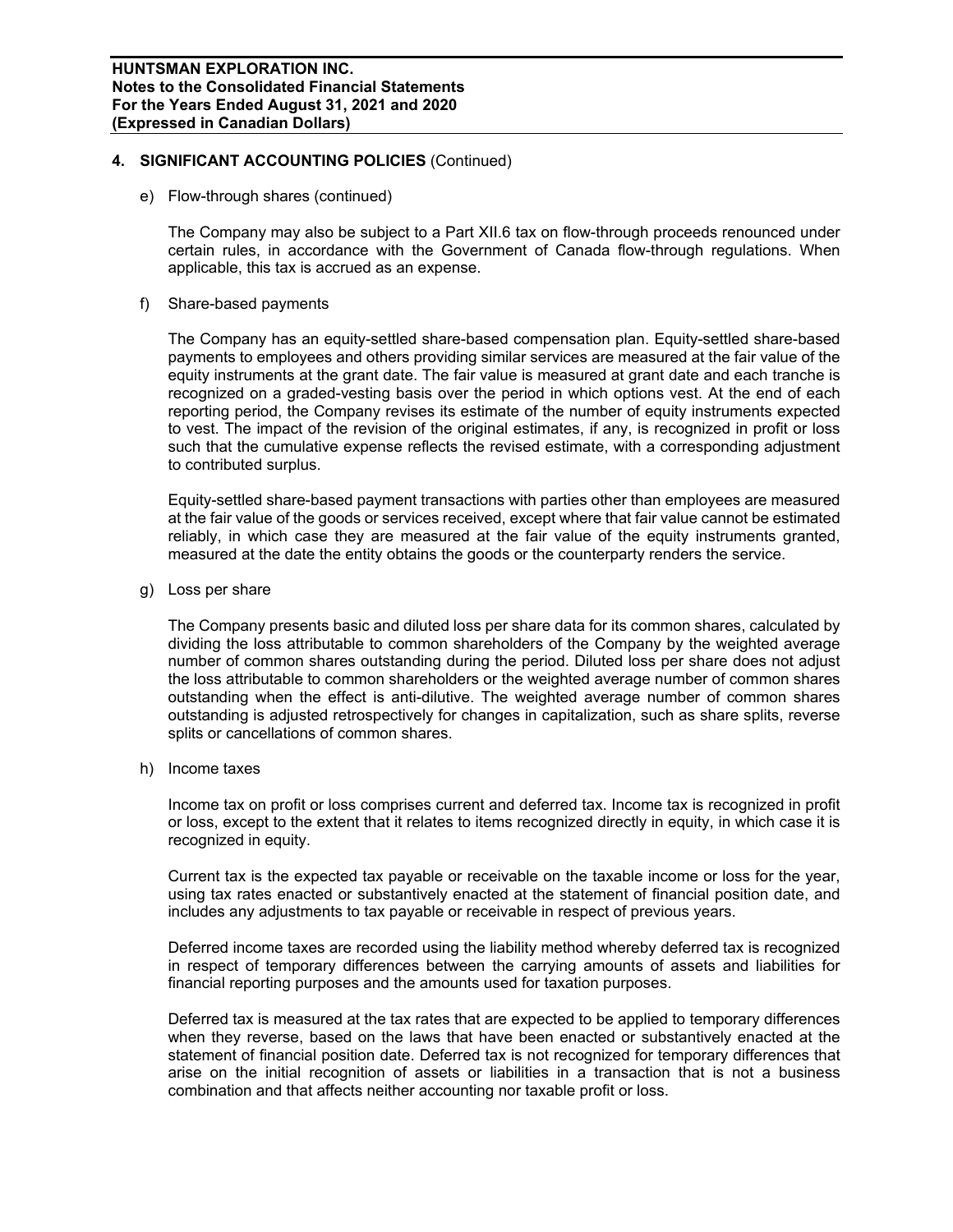h) Income taxes (continued)

A deferred tax asset is recognized for unused tax losses, tax credits and deductible temporary differences, to the extent that it is probable that future taxable profits will be available against which they can be utilized. Deferred tax assets are reviewed at each reporting date and are reduced to the extent that it is no longer probable that the related tax benefit will be realized.

i) Financial instruments

Classification of financial assets is established by management at the initial recognition of financial assets based on the purpose for which these financial assets were acquired. Financial instruments are originally recorded at fair value when the Company becomes a party to contractual provision of these instruments.

Financial assets are classified into one of three categories: amortized cost, fair value through other comprehensive income ("FVTOCI") and fair value through profit or loss ("FVTPL"). All financial assets not classified at amortized cost or FVTOCI are measured at FVTPL. On initial recognition, the Company can irrevocably designate a financial asset at FVTPL if doing so eliminates or significantly reduces an accounting mismatch.

A financial asset is measured at amortized cost if it meets both of the following conditions and is not designated at FVTPL:

- It is held within a business model whose objective is to hold the financial asset to collect the contractual cash flows associated with the financial asset instead of selling the financial asset for a profit or loss; and
- Its contractual terms give rise to cash flows that are solely payments of principal and interest.

Subsequent measurement of financial instruments is based on their classification. Financial assets and liabilities classified at FVTPL are measured at fair value with changes in those fair values recognized in net income (loss) for the period. Financial assets and liabilities classified at amortized cost are measured at amortized cost using the effective interest method. Fair value changes in financial instruments classified as FVTOCI are recognized in other comprehensive income (loss). Cumulative gain or loss is not reclassified to profit or loss on disposal of the instrument; instead, it is transferred to deficit.

#### *Fair value hierarchy*

Fair value measurements of financial instruments are required to be classified using a fair value hierarchy that reflects the significance of inputs used in making the measurements. The levels of the fair value hierarchy are defined as follows:

- Level 1: Quoted prices (unadjusted) in active markets for identical assets or liabilities.
- Level 2: Inputs other than quoted prices included within Level 1 that are observable for the asset or liability, either directly or indirectly.
- Level 3: Inputs for assets or liabilities that are not based on observable market data.
- j) Cash and cash equivalents

Cash and cash equivalents include cash in banks and certificates of term deposits with maturities of less than three months from inception, which are readily convertible to known amounts of cash and which, in the opinion of management, are subject to an insignificant risk of loss in value.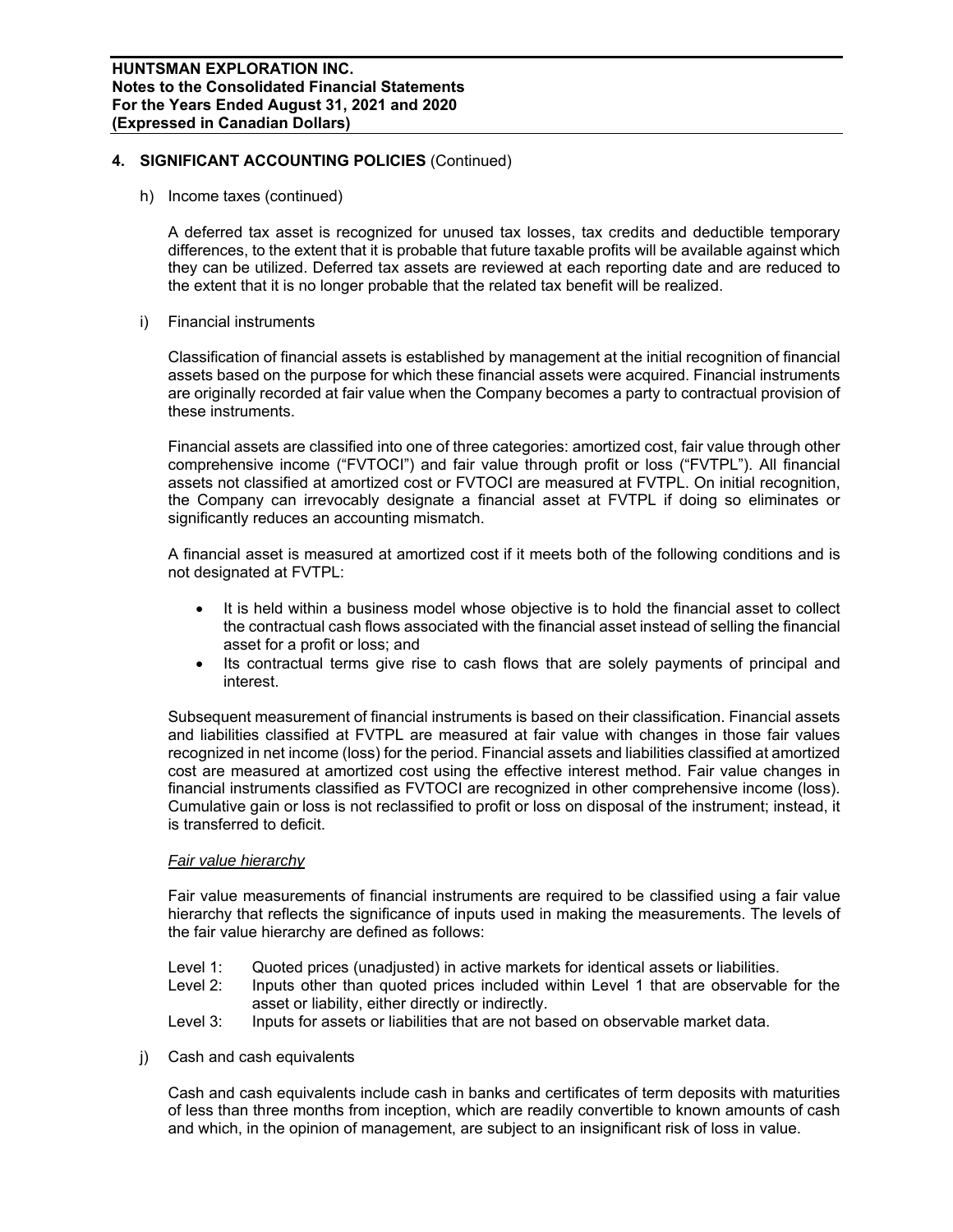k) New accounting standard adopted during the year

## *IFRS 3 Business Combinations*

IFRS 3 has been amended to revise the definition of a business to include an input and a substantive process that together significantly contribute to the ability to create outputs. On September 1, 2020, the Company adopted the amendment to IFRS 3 and has determined that there was no impact for the Company.

## *International Accounting Standard ("IAS") 1 Presentation of Financial Statements and IAS 8 Accounting Policies, Changes in Accounting Estimates and Errors*

IAS 1 and IAS 8 have been amended to use a consistent definition of materiality throughout IFRS and the Conceptual Framework for Financial Reporting; clarify the explanation of the definition of material; and incorporate guidance in IAS 1 regarding immaterial information. On September 1, 2020, the Company adopted the amendments to IAS 1 and IAS 8 and has determined that there was no impact for the Company.

l) Accounting standard issued but not yet effective

## *IAS 1 Presentation of Financial Statements*

IAS 1 has been amended to clarify classification of liabilities as current or non-current. The amendments are effective for years beginning on or after January 1, 2023. The amendment is expected to have no impact for the Company.

## **5. CRITICAL ACCOUNTING ESTIMATES AND JUDGMENTS**

The Company makes estimates and assumptions about the future that affect the reported amounts of assets and liabilities. Estimates and judgments are continually evaluated based on historical experience and other factors, including expectations of future events that are believed to be reasonable under the circumstances. In the future, actual experience may differ from these estimates and assumptions.

The effect of a change in an accounting estimate is recognized prospectively by including it in comprehensive income (loss) in the year of the change, if the change affects that year only, or in the year of the change and future years, if the change affects both.

#### *Critical judgments in applying accounting policies*

Information about critical judgments in applying accounting policies that have the most significant risk of causing material adjustment to the carrying amounts of assets and liabilities recognized in the consolidated financial statements within the next financial year are discussed below.

a) Impairment of exploration and evaluation assets

The application of the Company's accounting policy for exploration and evaluation expenditures and impairment of the capitalized expenditures requires judgment in determining whether it is likely that future economic benefits will flow to the Company, which may be based on assumptions about future events or circumstances. Estimates and assumptions made may change if new information becomes available. If, after expenditure is capitalized, information becomes available suggesting that the recovery of expenditure is unlikely, the amount capitalized is written off in profit or loss in the year the new information becomes available.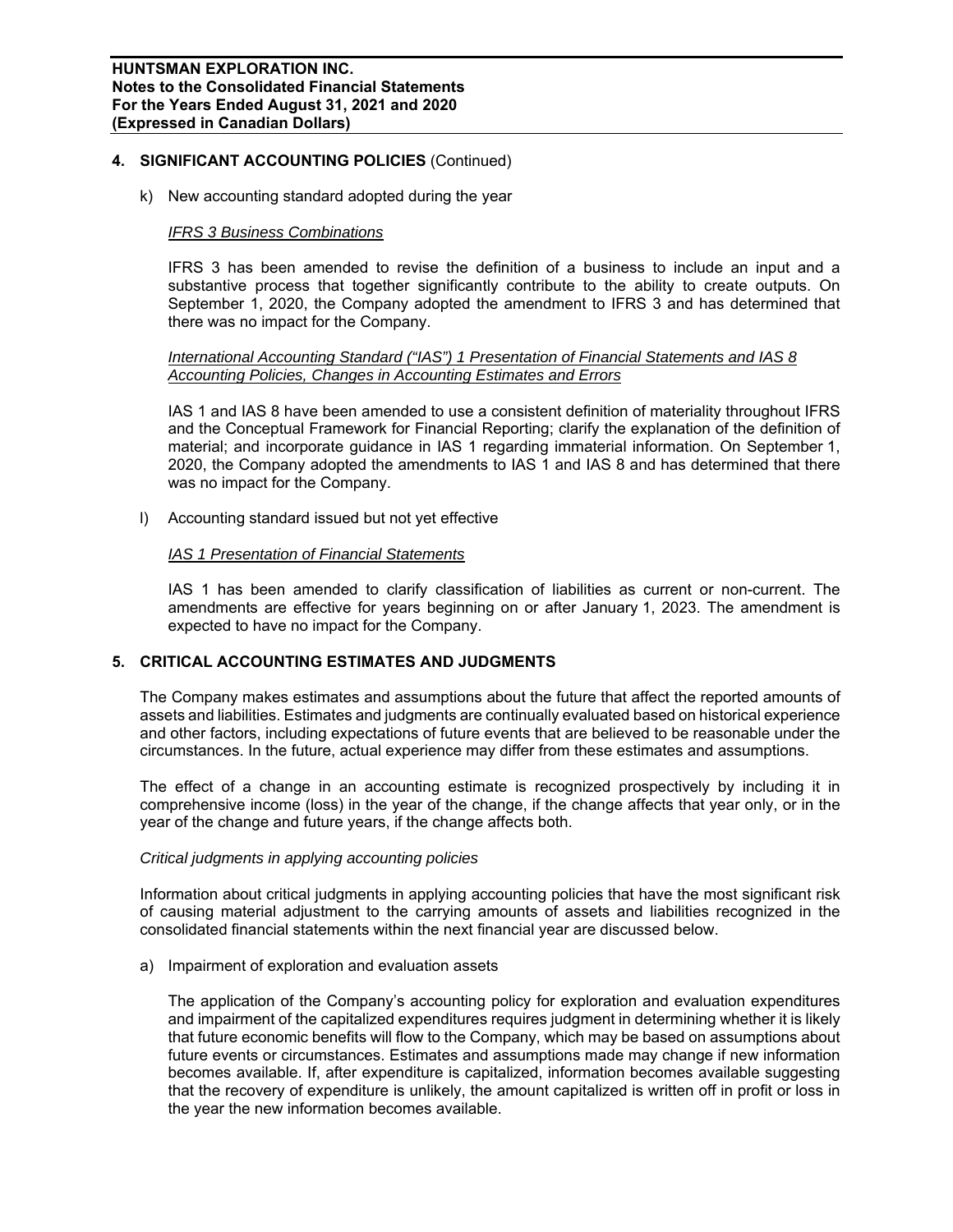## **5. CRITICAL ACCOUNTING ESTIMATES AND JUDGMENTS** (Continued)

*Critical judgments in applying accounting policies (continued)* 

b) Title to mineral property interests

Although the Company has taken steps to verify title to mineral properties in which it has an interest, these procedures do not guarantee the Company's title. Such properties may be subject to prior agreements or transfers and title may be affected by undetected defects.

c) Income taxes

Significant judgment is required in determining the provision for income taxes. There are many transactions and calculations undertaken during the ordinary course of business for which the ultimate tax determination is uncertain. The Company recognizes liabilities and contingencies for anticipated tax audit issues based on the Company's current understanding of the tax law. For matters where it is probable that an adjustment will be made, the Company records its best estimate of the tax liability, including the related interest and penalties in the current tax provision. Management believes they have adequately provided for the probable outcome of these matters; however, the final outcome may result in a materially different outcome than the amount included in the tax liabilities.

In addition, the Company recognizes deferred tax assets relating to tax losses carried forward to the extent that it is probable that taxable profit will be available against which a deductible temporary difference can be utilized. This is deemed to be the case when there are sufficient taxable temporary differences relating to the same taxation authority and the same taxable entity that are expected to reverse in the same year as the expected reversal of the deductible temporary difference, or in years into which a tax loss arising from the deferred tax asset can be carried back or forward. However, utilization of the tax losses also depends on the ability of the taxable entity to satisfy certain tests at the time the losses are recouped.

d) Going concern risk assessment

The Company's ability to continue its operations and to realize assets at their carrying values is dependent upon its ability to fund its existing acquisition and exploration commitments on its exploration and evaluation assets when they come due, which would cease to exist if the Company decides to terminate its commitments, and to cover its operating costs. The Company may be able to generate working capital to fund its operations by the sale of its exploration and evaluation assets or raising additional capital through equity markets. However, there is no assurance it will be able to raise funds in the future. These consolidated financial statements do not give effect to any adjustments required to realize its assets and discharge its liabilities in other than the normal course of business and at amounts different from those reflected in the accompanying consolidated financial statements.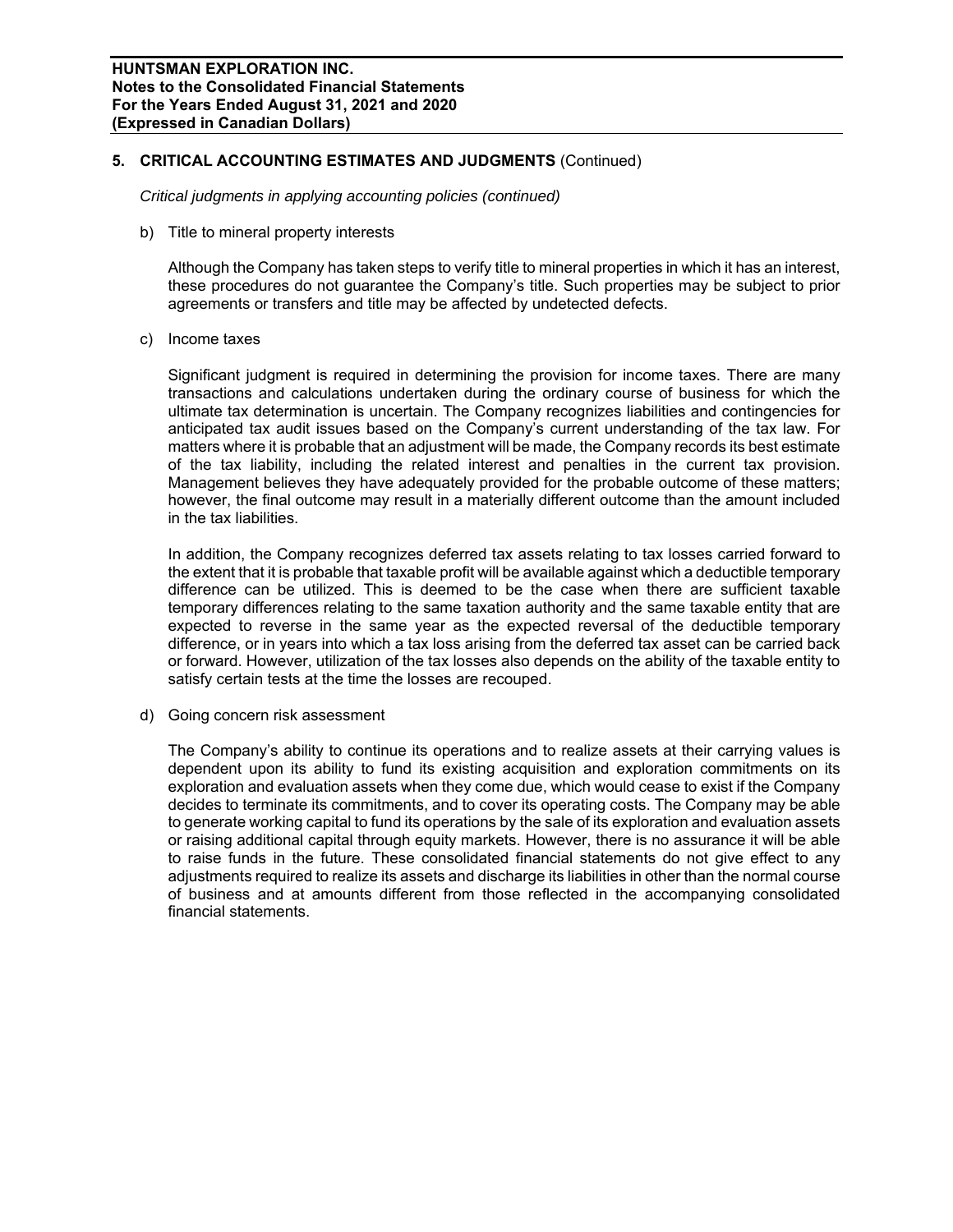# **5. CRITICAL ACCOUNTING ESTIMATES AND JUDGMENTS** (Continued)

## *Key sources of estimation uncertainty*

The following are key assumptions concerning the future and other key sources of estimation uncertainty that have a significant risk of resulting in material adjustments to the consolidated financial statements.

a) Decommissioning liabilities

Rehabilitation provisions have been created based on the Company's internal estimates. Assumptions, based on the current economic environment, have been made that management believes are a reasonable basis upon which to estimate the future liability. These estimates take into account any material changes to the assumptions that occur when reviewed regularly by management. Estimates are reviewed annually and are based on current regulatory requirements. Significant changes in estimates of contamination, restoration standards and techniques will result in changes to provisions from year to year. Actual rehabilitation costs will ultimately depend on future market prices for the rehabilitation costs that will reflect the market condition at the time the rehabilitation costs are actually incurred.

The final cost of the currently recognized rehabilitation provisions may be higher or lower than currently provided for. As at August 31, 2021, the Company has no known rehabilitation requirements, and accordingly, no provision has been made.

b) Fair value of stock options granted

The Company uses the Black-Scholes option pricing model to value the stock options granted during the period. The Black-Scholes model was developed for use in estimating the fair value of traded options that have no vesting restrictions and are fully transferable. The model requires management to make estimates that are subjective and may not be representative of actual results. Changes in assumptions can materially affect estimates of fair values.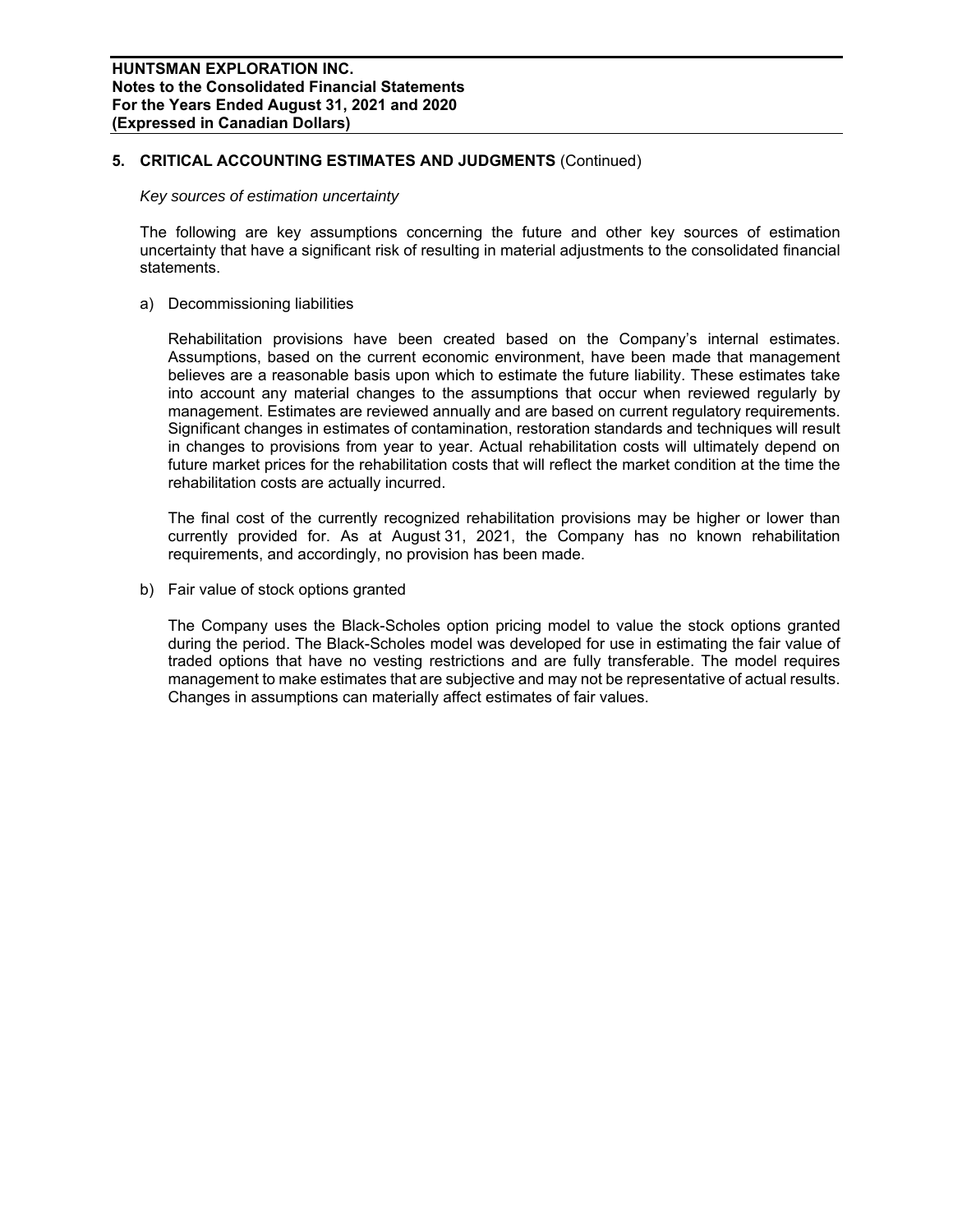## **6. EXPLORATION AND EVALUATION ASSETS**

Total costs incurred on exploration and evaluation assets are summarized as follows:

|                                                                                                                                                |    | <b>Baxter Spring</b>                      | <b>Flint Property</b>           |    | Canegrass<br><b>Property</b>                                      | <b>Ashburton</b><br><b>Property</b> |    | Atikwa Lake /<br><b>Maybrun</b><br><b>Properties</b> | <b>Total</b>                                                      |
|------------------------------------------------------------------------------------------------------------------------------------------------|----|-------------------------------------------|---------------------------------|----|-------------------------------------------------------------------|-------------------------------------|----|------------------------------------------------------|-------------------------------------------------------------------|
| <b>Acquisition Costs</b>                                                                                                                       |    |                                           |                                 |    |                                                                   |                                     |    |                                                      |                                                                   |
| Balance, August 31, 2019<br>Acquisition and option payments (shares)<br>Claim costs<br>Impairment<br>Sale of exploration and evaluation assets | \$ | 34,071                                    |                                 |    | 1,548,832<br>131,250                                              | \$<br>175,000<br>(175,000)          | \$ | 71,493<br>(71, 493)                                  | \$<br>1,620,325<br>306,250<br>34,071<br>(175,000)<br>(71, 493)    |
| Balance, August 31, 2020<br>Acquisition and option payments<br>Claim costs<br>Currency translation difference                                  |    | 34,071<br>4,138,857<br>32,923<br>(3, 588) | 2,197,130<br>178,502<br>(1,709) |    | 1,680,082                                                         |                                     |    |                                                      | 1,714,153<br>6,335,987<br>211,425<br>(5, 297)                     |
| Balance, August 31, 2021                                                                                                                       | \$ | 4,202,263                                 | \$<br>2,373,923                 | \$ | 1,680,082                                                         | \$                                  | \$ |                                                      | \$<br>8,256,268                                                   |
| <b>Deferred Exploration Expenditures</b>                                                                                                       |    |                                           |                                 |    |                                                                   |                                     |    |                                                      |                                                                   |
| Balance, August 31, 2019<br><b>Drilling</b><br>Geological<br>Sale of exploration and evaluation assets<br>Currency translation difference      | S  |                                           |                                 | \$ | 701,809<br>7,275<br>260,187<br>47,406                             | \$                                  |    | 248,698<br>(248, 698)                                | \$<br>950,507<br>7,275<br>260,187<br>(248, 698)<br>47,406         |
| Balance, August 31, 2020<br>Camp and other<br>Drilling<br>Geological<br>Geophysical<br>Currency translation difference                         |    | 20,728<br>(64)                            | 44,833<br>(245)                 |    | 1,016,677<br>18,588<br>500,584<br>202,581<br>174,905<br>(49, 526) |                                     |    |                                                      | 1,016,677<br>18,588<br>500,584<br>268,142<br>174,905<br>(49, 835) |
| Balance, August 31, 2021                                                                                                                       | \$ | 20,664                                    | \$<br>44,588                    | \$ | 1,863,809                                                         | \$                                  | \$ |                                                      | \$<br>1,929,061                                                   |
| <b>Total Exploration and Evaluation Assets</b>                                                                                                 |    |                                           |                                 |    |                                                                   |                                     |    |                                                      |                                                                   |
| Balance, August 31, 2020                                                                                                                       | \$ | 34,071                                    | \$                              | S  | 2,696,759                                                         | \$                                  | S  |                                                      | \$<br>2,730,830                                                   |
| Balance, August 31, 2021                                                                                                                       | \$ | 4,222,927                                 | \$<br>2,418,511                 | \$ | 3,543,891                                                         | \$                                  | \$ |                                                      | \$<br>10,185,329                                                  |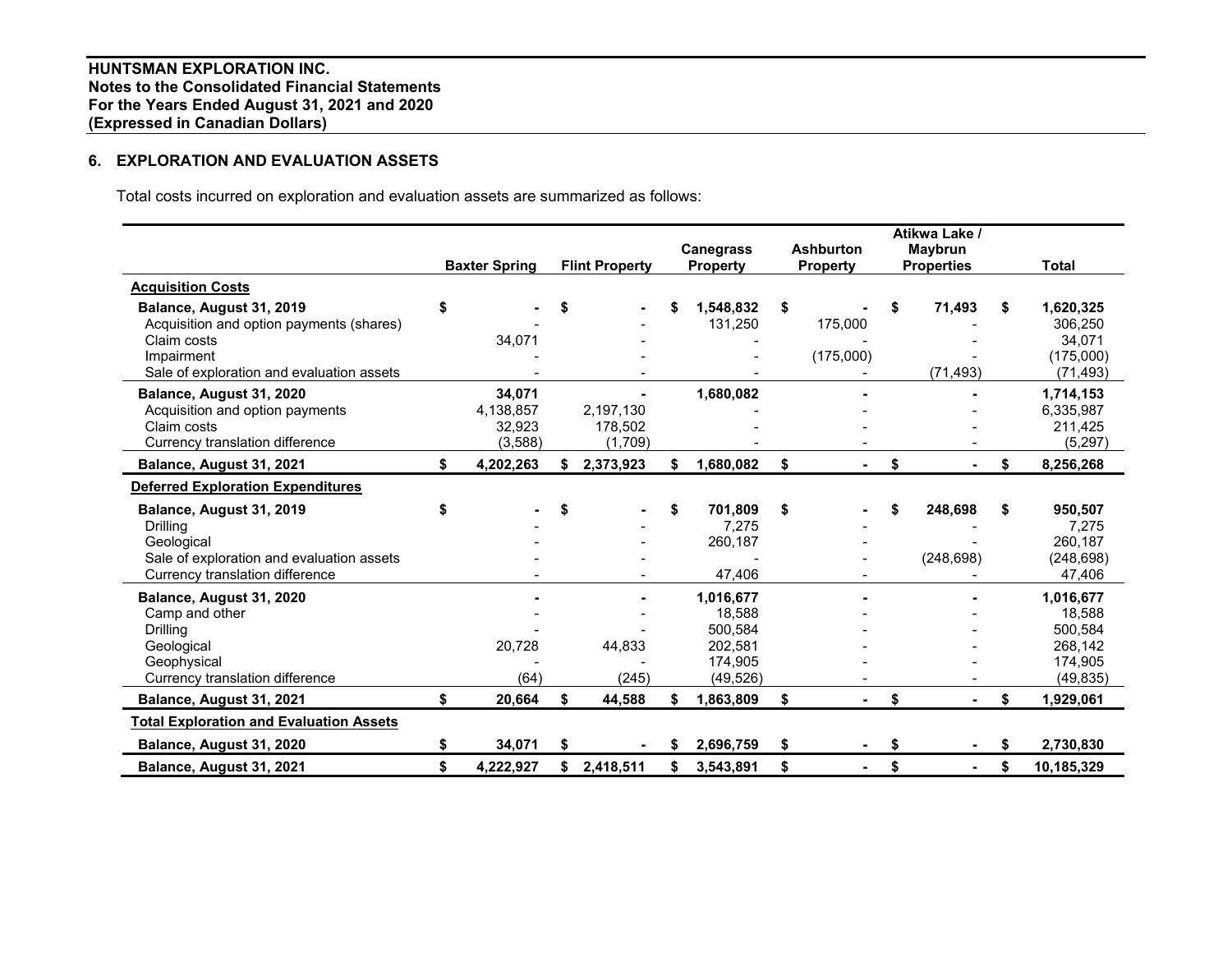# **6. EXPLORATION AND EVALUATION ASSETS** (Continued)

a) Baxter Spring Property

On August 26, 2020, the Company entered into an option agreement to acquire a 100% interest in the Baxter Spring Property, located in Nevada, from Liberty Gold Corp. ("Liberty") and Liberty's wholly owned subsidiary, Pilot Gold (USA) Inc.

In consideration, the Company must make payments as follows:

- Cash payment of US\$250,000 (paid);
- An additional cash payment of US\$250,000 on or before December 1, 2021 (amended subsequent to August 31, 2021 to May 31, 2022); and
- Issuance of common shares of the Company equal to 19.5% of the outstanding shares (issued 14,986,890 shares valued at \$3,821,657).

The property is subject to a 2% net smelter return royalty ("NSR") and Liberty retains a back-in right to acquire a 35% interest in the property within three years upon payment of the sum of US\$1,000,000 to the Company.

b) Flint Property

On December 3, 2020, the Company entered into an agreement to acquire a 100% interest in claims as part of the Flint Property. In consideration, the Company paid US\$100,000 in cash and issued 8,450,000 common shares of the Company valued at \$2,070,250.

The Company satisfied the option agreement by staking 174 claims within the area of interest of the agreement at a cost of \$127,900. The vendors retain a 2% NSR on the Flint Property, including claims staked by the Company.

c) Canegrass Property

On March 15, 2018, the Company entered into an option agreement with Trafalgar Resources Pty. Ltd. ("Trafalgar") to acquire a 100% interest in the Canegrass Property, located in the Mount Magnet region of Western Australia.

In consideration, the Company must make payments as follows:

- Cash payment of \$25,000 (paid) and issuance of 1,500,000 common shares of the Company (issued and valued at \$870,000) upon approval by the TSX-V (approval received on March 21, 2018);
- Issuance of an additional 937,500 common shares of the Company on or before March 21, 2019 (issued and valued at \$553,125); and
- Issuance of an additional 937,500 common shares of the Company on or before March 21, 2020 (issued and valued at \$131,250).

The Company must also incur exploration expenditures as follows:

- $\bullet$  \$500,000 on or before March 21, 2019 (incurred):
- An additional \$500,000 on or before March 21, 2020 (incurred); and
- An additional \$500,000 on or before March 21, 2021 (incurred).

A finder's fee of 130,529 common shares (issued and valued at \$75,707) was paid in relation to the agreement. Subject to further TSX-V approval, a discovery bonus of 750,000 common shares of the Company will be issued in the event of discovery of a copper/cobalt equivalent resource of 250,000 ounces or greater on the Canegrass Property. During the year-ended August 31, 2021, the Company fulfilled its purchase obligations on the property to earn 100% interest in the Canegrass property.

The Company also paid a \$25,000 letter of intent ("LOI") fee to Trafalgar during the year ended August 31, 2018.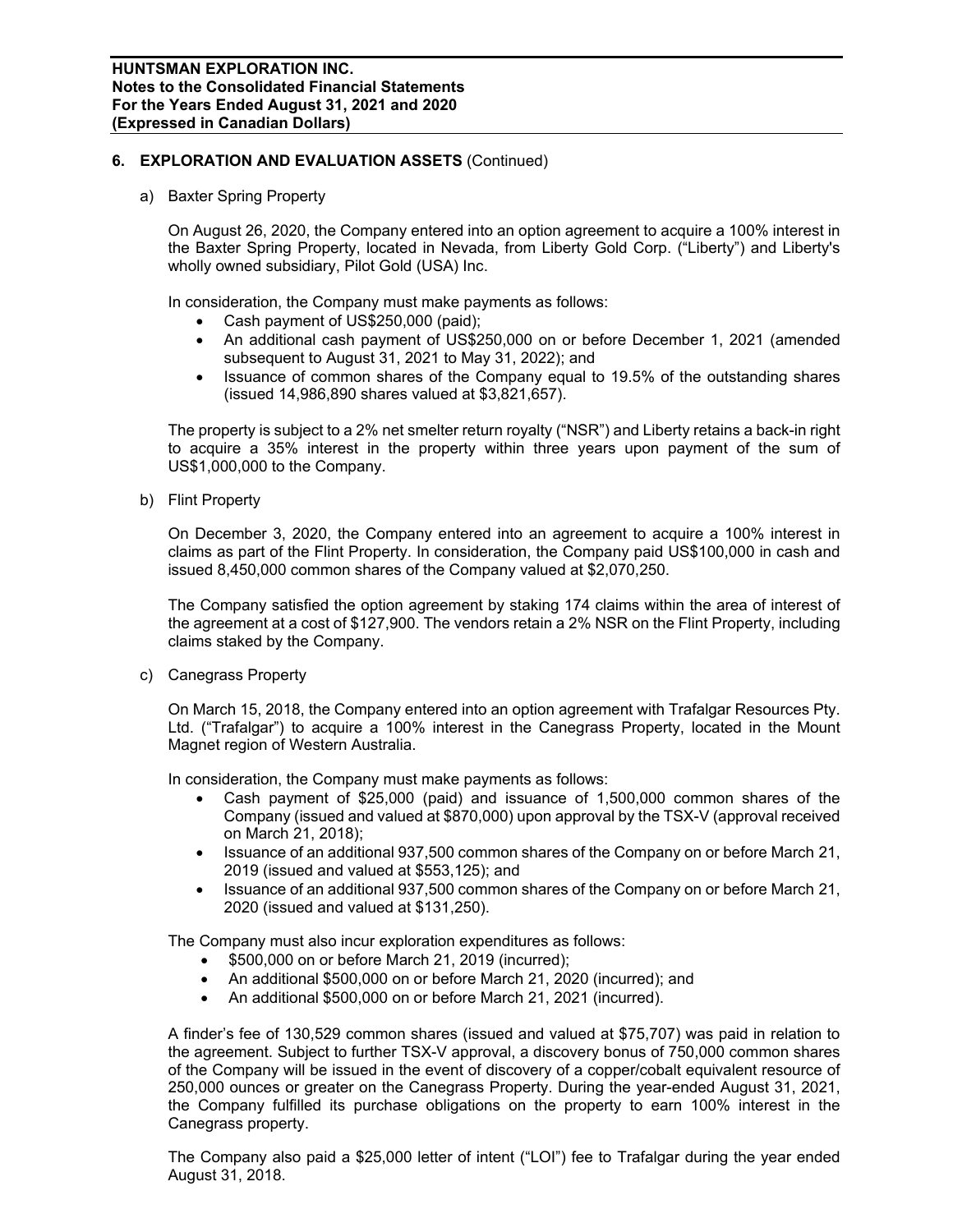## **6. EXPLORATION AND EVALUATION ASSETS** (Continued)

d) Ashburton Project

On August 8, 2018, the Company entered into an agreement to acquire a 100% interest in the Ashburton Project, located in Western Australia.

In consideration, the Company made payments as follows:

- Issued common shares of the Company upon completion with a volume weighted average price ("VWAP") over a 30-day period of \$750,000 (issued and valued at \$514,594 based on the trading price at the date of issuance); and
- Issued common shares of the Company with a VWAP over a 30-day period of \$750,000 on October 9, 2019 (issued and valued at \$175,000 based on the trading price at the date of issuance).

The Company also paid a \$25,000 LOI fee to the vendor during the year ended August 31, 2018.

The Company recorded impairment charges in the amount of \$175,000 during the year ended August 31, 2020. The Company retains ownership of the Ashburton Project.

e) Atikwa Lake / Maybrun Properties

On February 4, 2016, the Company entered into an agreement to acquire a 100% undivided interest in 20 mineral claims located in Ontario. As consideration, the Company issued 37,500 common shares of the Company at a value of \$60,000.

In March 2017, an additional five claims were acquired for \$6,480.

On May 1, 2020, the Company entered into an agreement to dispose of the claims acquired in February 2016 and March 2017. In consideration, the Company received \$50,000 in cash. The Company will also conditionally receive 200,000 common shares of a public company if the purchaser of the claims enters into an amalgamation, a reverse takeover or similar transaction with a publicly traded company. Since the receipt of the 200,000 common shares is conditional and uncertain, no receivable has been recorded. The Company recorded a loss on sale of exploration and evaluation assets of \$270,191 during the year ended August 31, 2020.

# **7. LOANS PAYABLE**

|                                                        | 2021 | August 31,               | August 31,<br>2020 |
|--------------------------------------------------------|------|--------------------------|--------------------|
| Loans payable to current and former directors (Note 8) |      |                          | 200,000            |
| Loans payable to shareholders                          |      | $\overline{\phantom{0}}$ | 62,300             |
|                                                        |      | $\blacksquare$           | 262,300            |

The amounts are unsecured, non-interest-bearing and due on demand.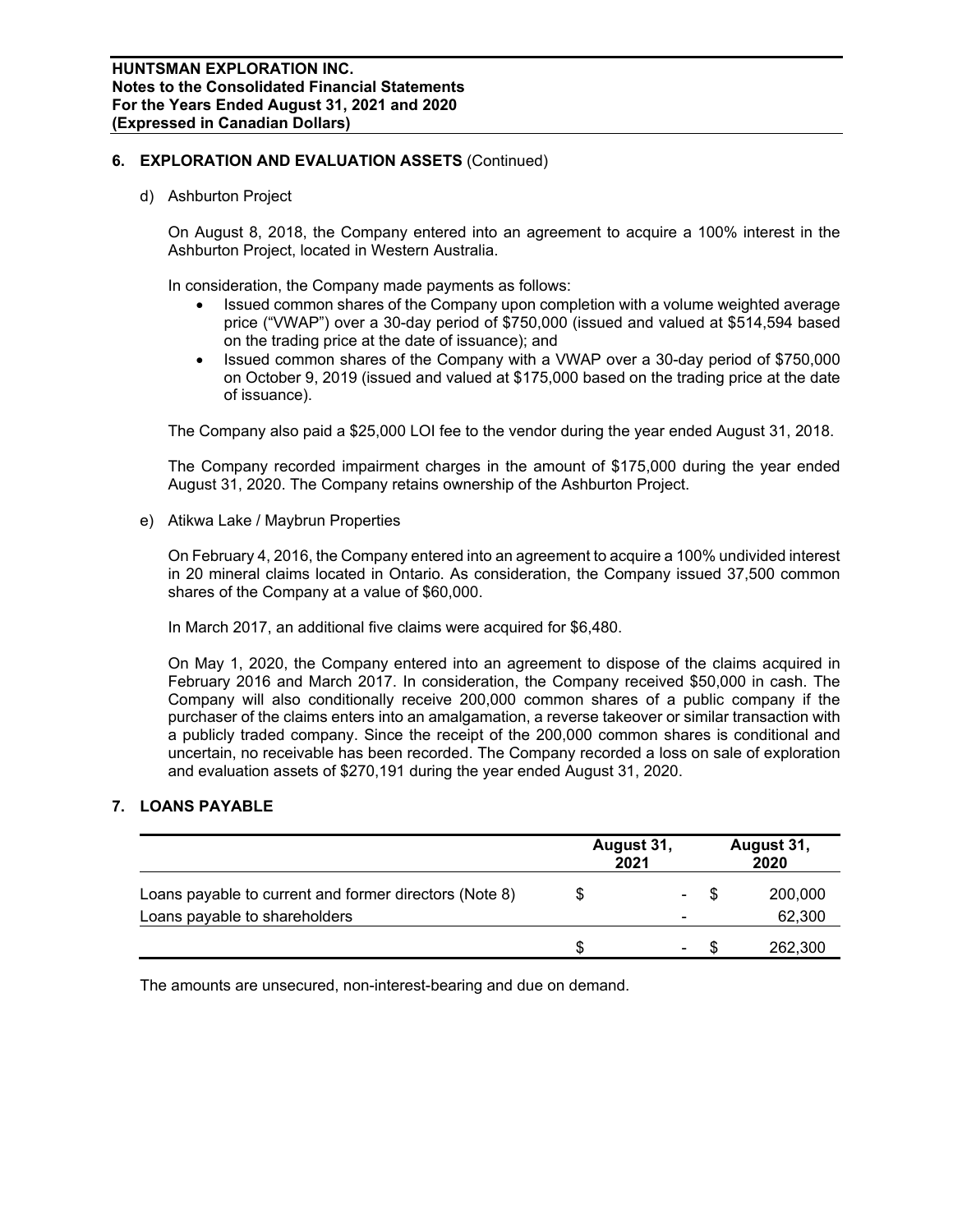## **8. RELATED PARTY BALANCES AND TRANSACTIONS**

These amounts of key management compensation are included in the amounts shown on the consolidated statements of comprehensive loss for the years ended August 31, 2021 and 2020:

|                      | August 31,<br>2021 |    |        |  |
|----------------------|--------------------|----|--------|--|
| Consulting fees      | \$<br>5.717        | S  |        |  |
| General exploration  | \$<br>18,000       | \$ |        |  |
| Management fees      | \$<br>328,230      | \$ | 90,000 |  |
| Share-based payments | \$<br>303,077      | \$ | 68,213 |  |

Key management includes directors and officers of the Company, including the Chief Executive Officer, President and Chief Financial Officer.

During the year ended August 31, 2021, the Company also paid or accrued:

- \$56,000 (2020 \$36,000) in rent to a company with common officers;
- \$20,065 (2020 \$1,891) in exploration and evaluation asset expenditures to a private company for a director's services; and
- \$nil (2020 \$15,000) in office expenses to a private company controlled by a former officer.

As at August 31, 2021, included in prepaid expenses is \$12,585 (2020 - \$nil) paid to a private company for a director's services and \$5,250 (2020 - \$nil) paid to a company with common officers for rent.

As at August 31, 2021, included in accounts payable and accrued liabilities is \$nil (2020 - \$160,544) due to directors and officers of the Company, \$nil (2020 - \$110,250) due to a company controlled by a former officer, \$nil (2020 - \$10,500) due to a company with common officers and directors, and \$nil (2020 - \$156,715) due to former directors and officers. The amounts are unsecured, non-interestbearing and due on demand.

As at August 31, 2021, included in loans payable is \$nil (2020 - \$75,000) due to a former officer and director and \$nil (2020 - \$125,000) due to a private company controlled by a former officer. The amounts are unsecured, non-interest-bearing and due on demand.

# **9. SHARE CAPITAL**

a) Authorized

The Company is authorized to issue an unlimited number of common shares without par value.

b) Issued and outstanding

## *During the year ended August 31, 2021*

- On October 19, 2020, the Company completed a placement for gross proceeds of \$5,639,000. The Company issued 28,195,000 units at a price of \$0.20 per unit. Each unit consisted of one common share of the Company and one share purchase warrant. Each warrant entitles the holder to acquire one common share of the Company at an exercise price of \$0.35 for a period of three years. The Company paid finder's fees of \$216,690 in cash and issued 1,083,450 finder's warrants with an exercise price of \$0.35 and a term to expiry of three years (valued at \$186,759). The Company paid other share issuance costs of \$31,170. The Company received \$25,000 in connection with this private placement prior to August 31, 2020.
- On November 12, 2020, the Company issued 14,986,890 common shares valued at \$3,821,657 for the acquisition of the Baxter Spring Property (Note 6(a)).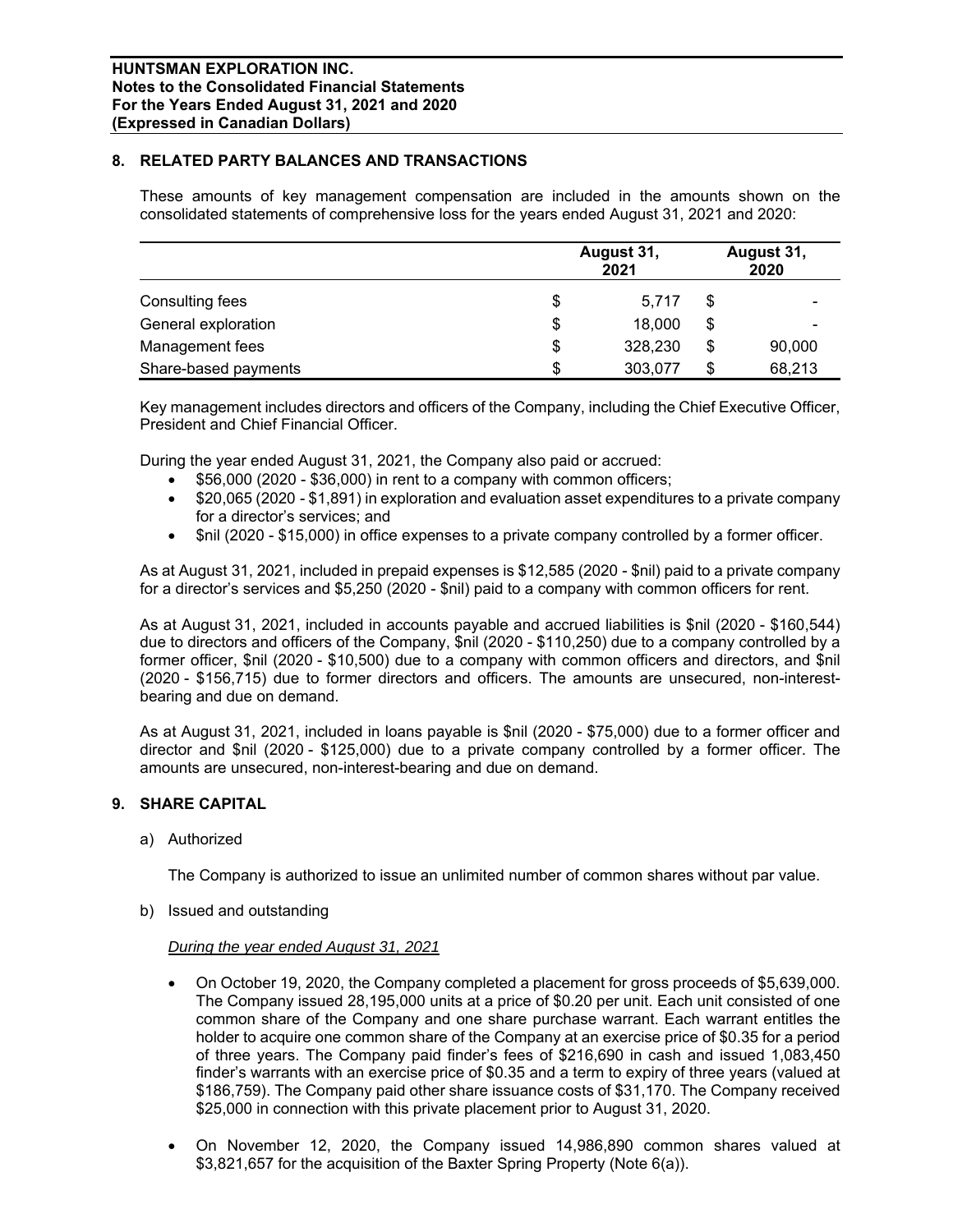## **9. SHARE CAPITAL (Continued)**

b) Issued and outstanding (continued)

## *During the year ended August 31, 2021 (continued)*

- On November 27, 2020, the Company completed a private placement for gross proceeds of \$380,000. The Company issued 1,900,000 units at a price of \$0.20 per unit. Each unit consisted of one common share of the Company and one share purchase warrant. Each warrant entitles the holder to acquire one common share of the Company at an exercise price of \$0.35 for a period of three years.
- On December 21, 2020, the Company issued 8,450,000 common shares valued at \$2,070,250 for the acquisition of the Flint Property (Note 6(b)).
- During the year ended August 31, 2021, the Company received \$21,636 and \$200 pursuant to the exercise of 154,545 warrants and 1,000 stock options, respectively.

## *During the year ended August 31, 2020*

- On December 31, 2019, the Company completed a non-brokered private placement for gross proceeds of \$82,000. The Company issued 745,454 units at a price of \$0.11 per unit. Each unit consisted of one common share of the Company and one share purchase warrant. Each warrant entitles the holder to acquire one common share of the Company at an exercise price of \$0.14 for a period of two years. The Company incurred \$1,160 of share issuance costs.
- On March 9, 2020, the Company issued 937,500 common shares valued at \$131,250 for the acquisition of the Canegrass Property (Note 6(c)).
- On March 11, 2020, the Company issued 1,249,999 common shares valued at \$175,000 for the acquisition of the Ashburton Property (Note 6(d)).
- On March 18, 2020, the Company completed a non-brokered private placement for gross proceeds of \$500,000. The Company issued 5,000,000 common shares at a price of \$0.10 per share and incurred \$3,250 of share issuance costs.
- During the year ended August 31, 2020, the Company received \$42,070 pursuant to the exercise of 300,500 warrants.

#### c) Warrants

Warrant transactions and the number of warrants outstanding for the years ended August 31, 2021 and 2020 are summarized as follows:

|                                |            | <b>August 31, 2021</b> |             | <b>August 31, 2020</b> |
|--------------------------------|------------|------------------------|-------------|------------------------|
|                                |            | Weighted               |             | Weighted               |
|                                | Number of  | Average                | Number of   | Average                |
|                                | Warrants   | <b>Exercise Price</b>  | Warrants    | <b>Exercise Price</b>  |
| Outstanding, beginning of year | 533.472    | \$0.24                 | 5,068,666   | \$0.30                 |
| Issued                         | 31,178,450 | \$0.35                 | 745,454     | \$0.14                 |
| Exercised                      | (154, 545) | \$0.14                 | (300, 500)  | \$0.14                 |
| <b>Expired</b>                 | (88, 519)  | \$0.72                 | (4,980,148) | \$0.30                 |
| Outstanding, end of year       | 31,468,858 | \$0.35                 | 533,472     | \$0.24                 |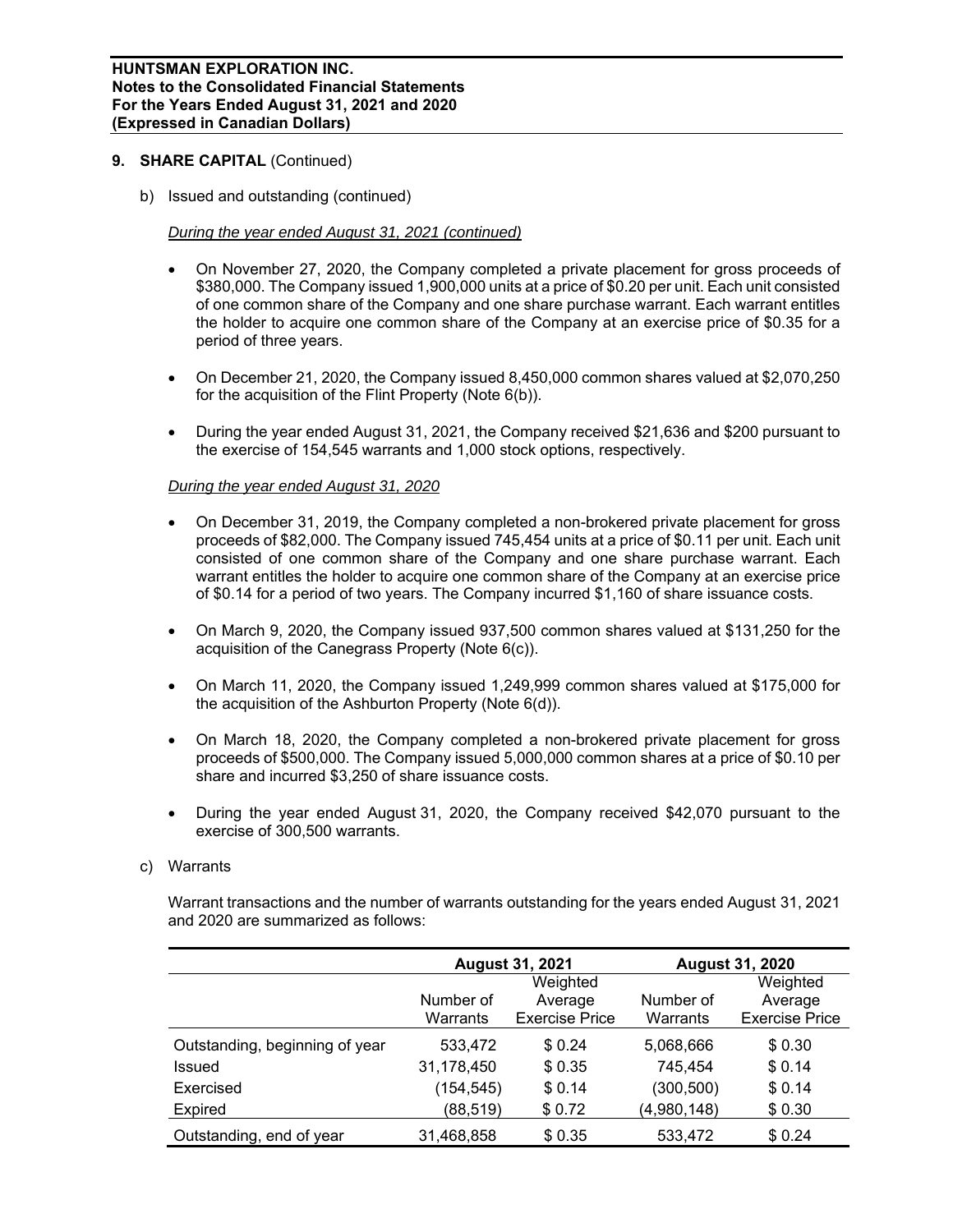## **HUNTSMAN EXPLORATION INC. Notes to the Consolidated Financial Statements For the Years Ended August 31, 2021 and 2020 (Expressed in Canadian Dollars)**

# **9. SHARE CAPITAL (Continued)**

# c) Warrants (continued)

The following warrants were outstanding and exercisable at August 31, 2021:

|                    | <b>Weighted Average</b>                       |                       |            |
|--------------------|-----------------------------------------------|-----------------------|------------|
| <b>Expiry Date</b> | <b>Remaining Contractual</b><br>Life in Years | <b>Exercise Price</b> | Warrants   |
| December 31, 2021  | 0.33                                          | \$0.14                | 290,408    |
| October 19, 2023   | 2.13                                          | \$0.35                | 29,278,450 |
| November 27, 2023  | 2.24                                          | \$0.35                | 1,900,000  |
|                    | 2.12                                          |                       | 31,468,858 |

The Company applies the fair value method using the Black-Scholes option pricing model in accounting for its finder's warrants granted. During the year ended August 31, 2021, the Company granted 1,083,450 (2020 - nil) finder's warrants with a fair value of \$186,759 (2020 - \$nil). The fair value of each finder's warrant granted for the years ended August 31, 2021 and 2020 was calculated using the following weighted average assumptions:

|                                        | <b>August 31, 2021</b> | <b>August 31, 2020</b> |
|----------------------------------------|------------------------|------------------------|
| Expected life (years)                  | 3.00                   | N/A                    |
| Risk-free interest rate                | 0.25%                  | N/A                    |
| Expected annualized volatility         | 118%                   | N/A                    |
| Dividend yield                         | N/A                    | N/A                    |
| Stock price at grant date              | \$0.265                | N/A                    |
| Exercise price                         | \$0.35                 | N/A                    |
| Weighted average grant date fair value | \$0.17                 | N/A                    |

## d) Stock options

The Company adopted a Stock Option Plan (the "Plan") to grant incentive stock options to directors, officers, employees and consultants. Under the Plan, the aggregate number of common shares that may be subject to option at any one time may not exceed 10% of the issued common shares of the Company as of that date, including options granted prior to the adoption of the Plan. Options granted may not exceed a term of 10 years, and the term will be reduced to one year following the date of death of the optionee. All options vest when granted unless they are otherwise specified by the Board of Directors or if they are granted for investor relations activities. Options granted for investor relations activities vest over a twelve-month period with no more than 25% of the options vesting in any three-month period.

During the year ended August 31, 2021, the Company recognized \$642,973 (2020 - \$96,301) of share-based payment expense in connection with 3,675,000 (2020 - 1,200,000) options granted during the year.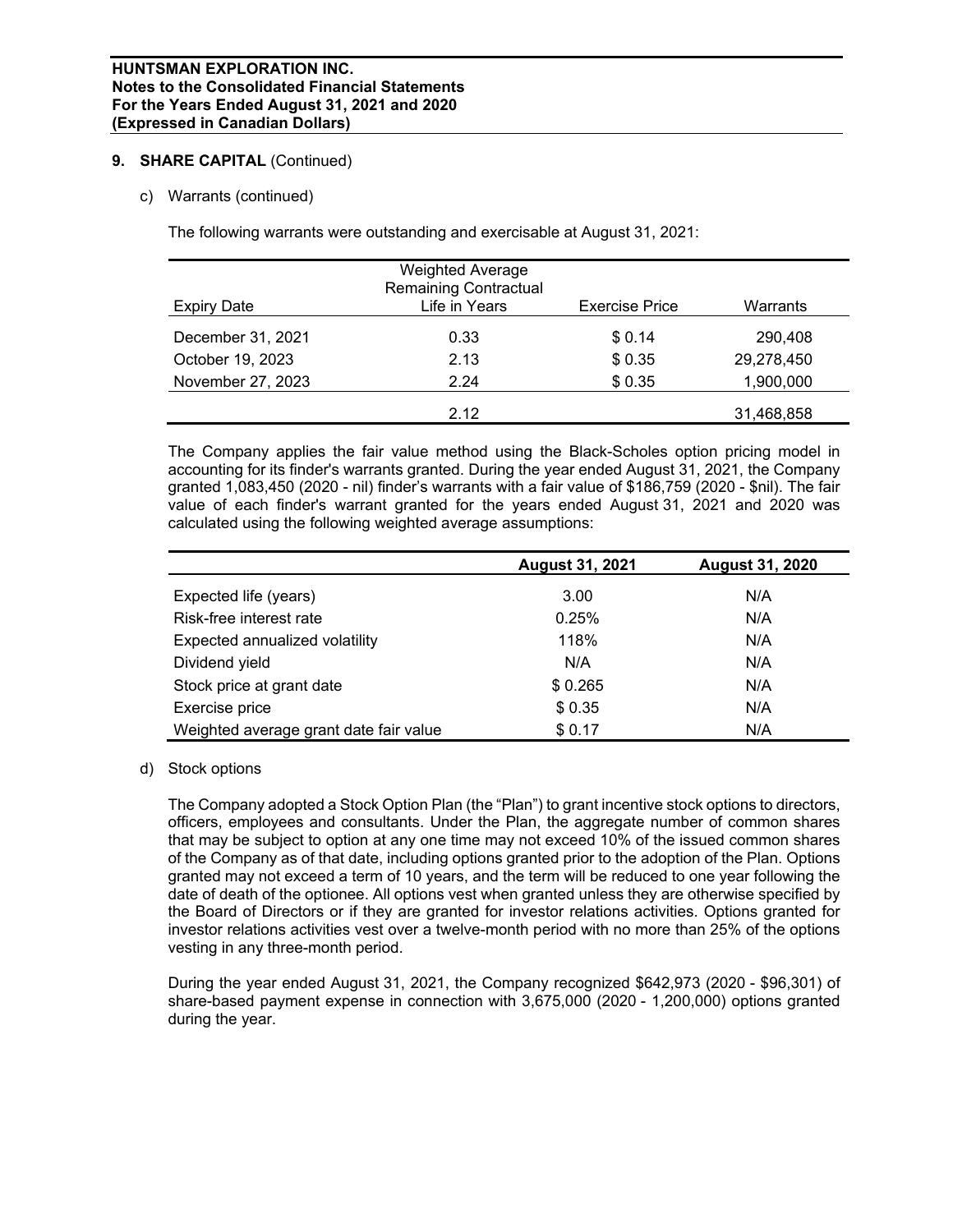# **9. SHARE CAPITAL (Continued)**

d) Stock options (continued)

The following is a summary of option transactions under the Company's Plan for the years ended August 31, 2021 and 2020:

|                                | <b>August 31, 2021</b> |          | <b>August 31, 2020</b> |                |
|--------------------------------|------------------------|----------|------------------------|----------------|
|                                |                        | Weighted |                        | Weighted       |
|                                |                        | Average  |                        | Average        |
|                                | Number of              | Exercise | Number of              | Exercise       |
|                                | Options                | Price    | Options                | Price          |
| Outstanding, beginning of year | 2,742,500              | \$0.34   | 2,492,500              | \$0.52         |
| Expired                        | (412,500)              | \$0.46   | (950,000)              | \$0.65         |
| Exercised                      | (1,000)                | \$0.20   |                        | $\blacksquare$ |
| Granted                        | 3,675,000              | \$0.25   | 1,200,000              | \$0.20         |
| Outstanding, end of year       | 6,004,000              | \$0.28   | 2,742,500              | \$0.34         |

The following options were outstanding and exercisable at August 31, 2021:

|                    | <b>Weighted Average</b><br>Remaining<br><b>Contractual Life</b> |                       |             |             |
|--------------------|-----------------------------------------------------------------|-----------------------|-------------|-------------|
| <b>Expiry Date</b> | in Years                                                        | <b>Exercise Price</b> | Outstanding | Exercisable |
| October 30, 2021*  | 0.16                                                            | \$0.20                | 400,000     | 400,000     |
| October 30, 2021*  | 0.16                                                            | \$0.25                | 600,000     | 600,000     |
| January 23, 2022   | 0.40                                                            | \$0.44                | 950,000     | 950,000     |
| May 1, 2022        | 0.67                                                            | \$0.50                | 180,000     | 180,000     |
| March 25, 2023     | 1.56                                                            | \$0.20                | 799,000     | 799,000     |
| January 8, 2024    | 2.36                                                            | \$0.25                | 2,500,000   | 2,500,000   |
| January 22, 2024   | 2.39                                                            | \$0.30                | 200,000     | 200,000     |
| February 26, 2024  | 2.49                                                            | \$0.25                | 375,000     | 375,000     |
|                    | 1.85                                                            |                       | 6,004,000   | 6,004,000   |

\* expired unexercised subsequent to August 31, 2021

The Company applies the fair value method using the Black-Scholes option pricing model in accounting for its stock options granted. The fair value of each stock option grant was calculated using the following weighted average assumptions:

|                                        | <b>August 31, 2021</b> | <b>August 31, 2020</b> |
|----------------------------------------|------------------------|------------------------|
| Expected life (years)                  | 3.00                   | 3.00                   |
| Risk-free interest rate                | 0.25%                  | 0.70%                  |
| Expected annualized volatility         | 118%                   | 105%                   |
| Dividend yield                         | N/A                    | N/A                    |
| Stock price at grant date              | \$0.25                 | \$0.14                 |
| Exercise price                         | \$0.25                 | \$0.20                 |
| Weighted average grant date fair value | \$0.17                 | \$0.08                 |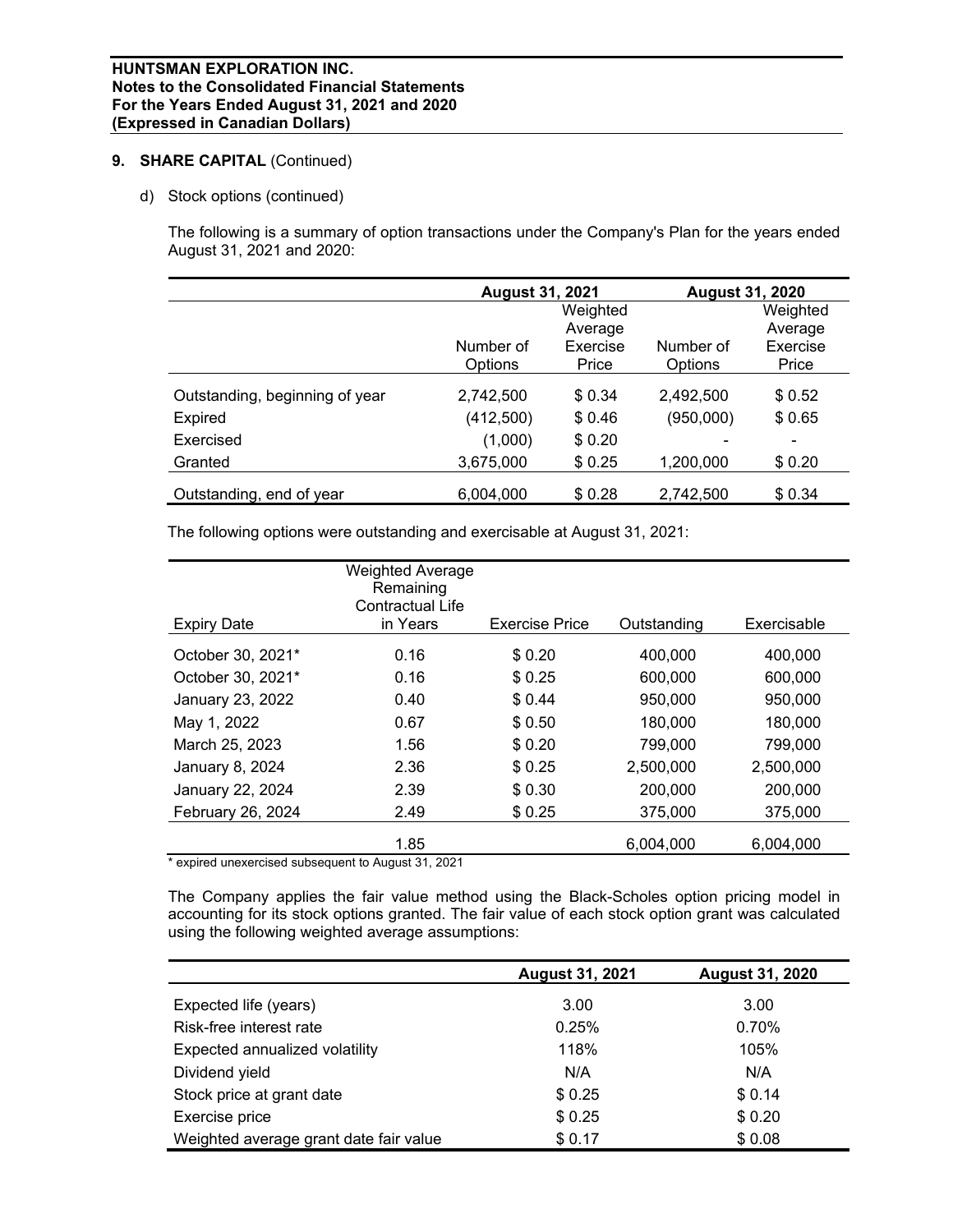## **9. SHARE CAPITAL (Continued)**

d) Stock options (continued)

Option pricing models require the input of highly subjective assumptions regarding volatility. The Company has used historical volatility to estimate the volatility of the share price.

During the year ended August 31, 2021, the Company transferred \$20 (2020 - \$nil) from the sharebased payments reserve to deficit upon the exercise of 1,000 (2020 - nil) stock options granted to consultants.

## **10. FINANCIAL INSTRUMENTS**

The Company's financial instruments include cash and cash equivalents, amounts receivable, accounts payable and loans payable. Cash and cash equivalents are classified as FVTPL. Amounts receivable is classified as measured at amortized cost. Accounts payable and loans payable are classified as measured at amortized cost. The carrying values of these instruments approximate their fair values due to the relatively short periods to maturity.

The following table sets forth the Company's financial asset measured at fair value by level within the fair value hierarchy as follows:

| <b>August 31, 2021</b>    |     | Level 1 | Level 2<br>Level 3 |                          | Total          |    |         |
|---------------------------|-----|---------|--------------------|--------------------------|----------------|----|---------|
| Cash and cash equivalents | S   | 736.649 | S                  | $\overline{\phantom{0}}$ | ۰              |    | 736.649 |
|                           |     |         |                    |                          |                |    |         |
| <b>August 31, 2020</b>    |     | Level 1 |                    | Level 2                  | <b>Level 3</b> |    | Total   |
| Cash and cash equivalents | \$. | 42.653  | \$                 | $\blacksquare$           | -              | æ. | 42.653  |

#### *Financial risk management objectives and policies*

The risks associated with these financial instruments and the policies on how to mitigate these risks are set out below. Management manages and monitors these exposures to ensure appropriate measures are implemented in a timely and effective manner.

a) Credit risk

Credit risk is the risk of an unexpected loss if a customer or third party to a financial instrument fails to meet its contractual obligations. The financial instrument that potentially subjects the Company to concentrations of credit risk consists principally of cash and cash equivalents. To minimize the credit risk on cash and cash equivalents, the Company places the instrument with a major Canadian financial institution.

b) Liquidity risk

The Company manages liquidity risk by maintaining a balance between continuity of funding and flexibility through the use of borrowings. Management closely monitors the liquidity position and expects to have adequate sources of funding to finance the Company's projects and operations. As at August 31, 2021, the Company had contractual obligations consisting of accounts payable and accrued liabilities of \$94,677 due within the next 12 months. All of the liabilities presented as accounts payable are due within 30 days of the reporting date.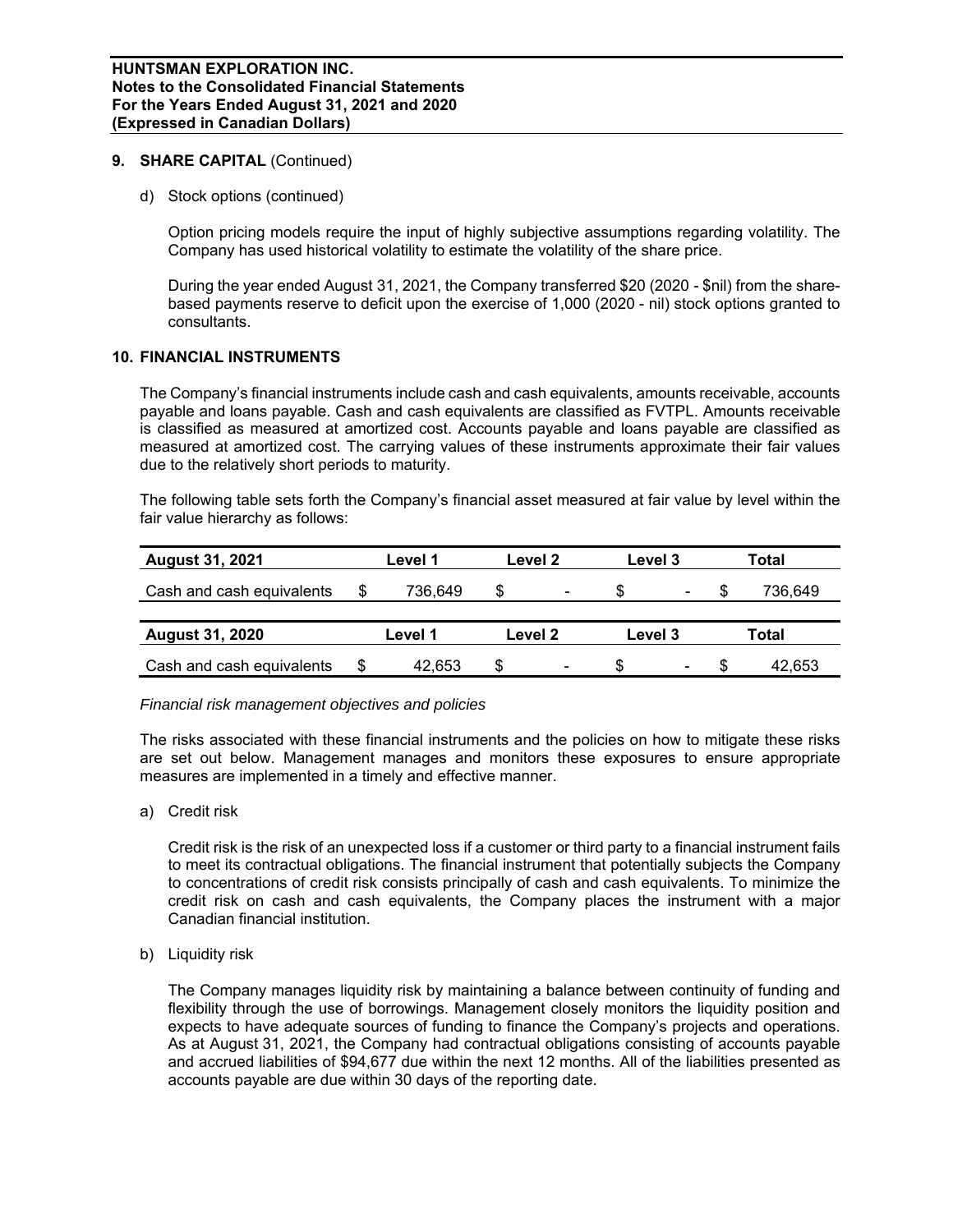## **10. FINANCIAL INSTRUMENTS** (Continued)

c) Market risk

Market risk is the risk that changes in market prices, such as foreign exchange rates and interest rates, will affect the Company's income or the value of its holdings of financial instruments. The objective of market risk management is to manage and control market risk exposures within acceptable parameters, while optimizing the return on capital.

- *i) Currency risk* Currency risk is the risk that the fair value or future cash flows will fluctuate as a result of changes in foreign exchange rates. The Company has operations in Canada, the USA and Australia, and incurs operating and exploration expenditures in all currencies. The fluctuation of the Canadian dollar in relation to the United States and Australian dollars will have an impact upon the results of the Company. A fluctuation in the exchange rates between the Canadian and Australian dollars of 10% would result in a change to the Company's cash of \$6,500 and accounts payable and accrued liabilities of \$3,000. A fluctuation in the exchange rates between the Canadian and United States dollars of 10% would result in a change to the accounts payable and accrued liabilities of \$nil. The Company does not use any techniques to mitigate currency risk.
- *ii) Interest rate risk* The Company is exposed to interest rate risk on the variable rate of interest earned on bank deposits. The fair value interest rate risk on bank deposits is insignificant as the deposits are short-term. The Company has not entered into any derivative instruments to manage interest rate fluctuations. The Company has no interest-bearing financial liabilities.
- *iii) Other price risk* Other price risk is the risk that the fair value or future cash flows of a financial instrument will fluctuate due to changes in market prices, other than those arising from interest rate risk. The Company does not have significant exposure to this risk.

## **11. MANAGEMENT OF CAPITAL**

The Company considers its capital to be comprised of shareholders' equity.

The Company manages the capital structure and makes adjustments to it in light of changes in economic conditions and the risk characteristics of the underlying assets. To maintain or adjust the capital structure, the Company may attempt to issue new shares. Although the Company has been successful at raising funds in the past through the issuance of share capital, it is uncertain whether it will continue this method of financing due to the current difficult market conditions.

In order to facilitate the management of its capital requirements, the Company prepares expenditure budgets that are updated as necessary depending on various factors, including successful capital deployment and general industry conditions.

Management reviews the capital structure on a regular basis to ensure that the above objectives are met. There have been no changes to the Company's approach to capital management during the years ended August 31, 2021 and 2020. The Company is not subject to externally imposed capital requirements.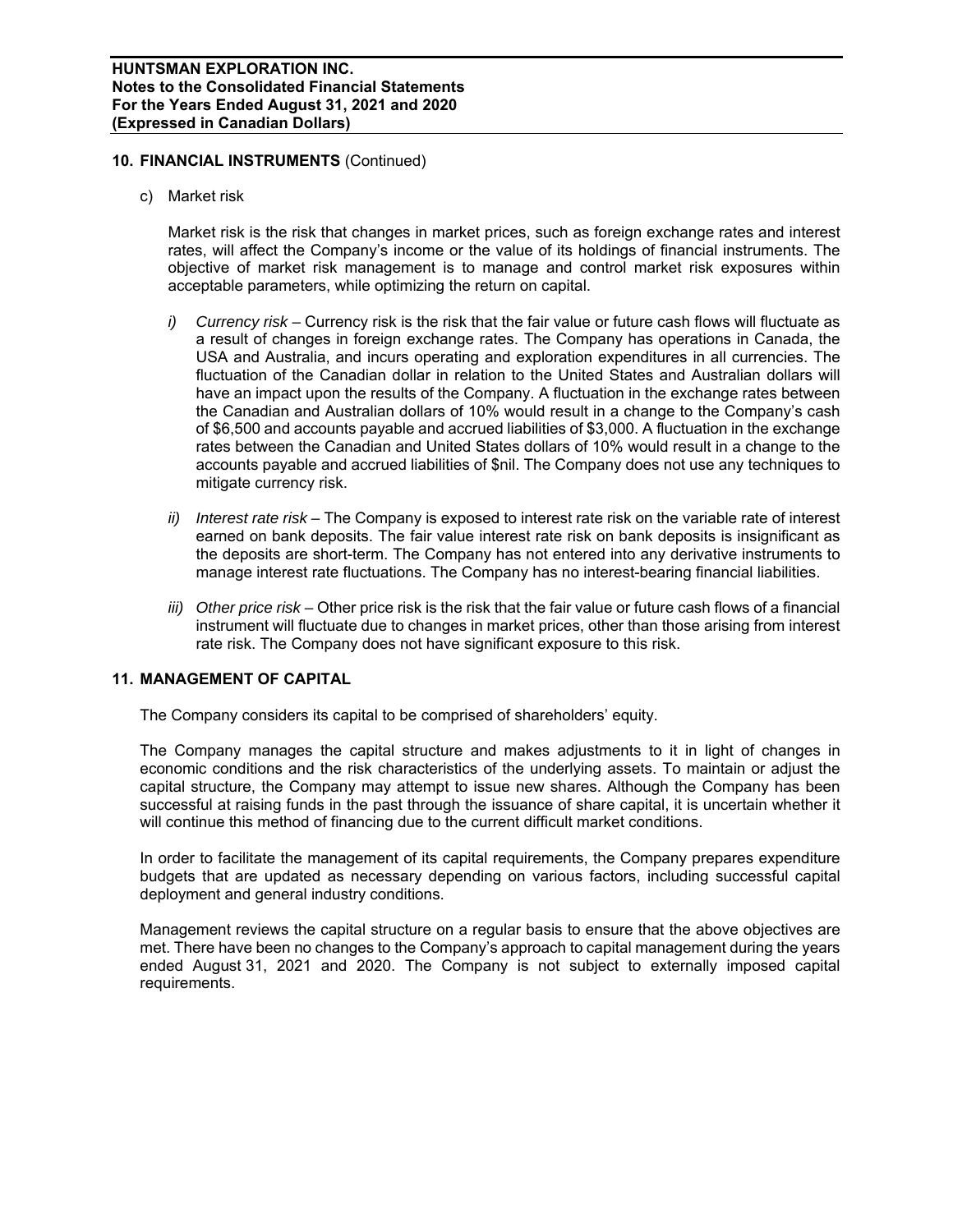## **12. INCOME TAXES**

The following table reconciles the amount of income tax expense on application of the combined statutory Canadian federal and provincial income tax rates:

| Combined statutory tax rate                    |    | August 31,<br>2021 | August 31,<br>2020 |  |  |
|------------------------------------------------|----|--------------------|--------------------|--|--|
|                                                |    | 27.00%             | 27.00%             |  |  |
| Income tax recovery at combined statutory rate | \$ | $(717,000)$ \$     | (322,000)          |  |  |
| Rate change from prior year to current year    |    | 10,000             | (5,000)            |  |  |
| Permanent difference and others                |    | 182,000            | 32,000             |  |  |
| Tax benefits not recognized                    |    | 525,000            | 295,000            |  |  |
| Provision for income tax expense               | \$ | - 35<br>$\sim$     |                    |  |  |

The tax effects of deductible and taxable temporary differences that give rise to the Company's deferred tax assets and liabilities are as follows:

|                                        | August 31,<br>2021 |                |     | August 31,<br>2020 |  |  |
|----------------------------------------|--------------------|----------------|-----|--------------------|--|--|
| Non-capital loss carry-forwards        | S                  | 2,564,000      | S   | 1,970,000          |  |  |
| Exploration and evaluation assets      |                    | 1,361,000      |     | 1,546,000          |  |  |
| Share issuance costs                   |                    | 59,000         |     | 22,000             |  |  |
| Total gross deferred income tax assets |                    | 3,984,000      |     | 3,538,000          |  |  |
| Deferred tax assets not recognized     |                    | (3,984,000)    |     | (3,538,000)        |  |  |
| Net deferred income tax assets         | \$                 | $\blacksquare$ | \$. |                    |  |  |

As at August 31, 2021, the Company has approximately \$7,867,000 of non-capital loss carry-forwards in Canada available to reduce taxable income for future years. These losses expire as follows:

| August 31, 2031 | \$ | 33,000    |
|-----------------|----|-----------|
| August 31, 2032 |    | 79,000    |
| August 31, 2033 |    | 359,000   |
| August 31, 2034 |    | 242,000   |
| August 31, 2035 |    | 388,000   |
| August 31, 2036 |    | 603,000   |
| August 31, 2037 |    | 811,000   |
| August 31, 2038 |    | 1,752,000 |
| August 31, 2039 |    | 1,044,000 |
| August 31, 2040 |    | 666.000   |
| August 31, 2041 |    | 1,890,000 |
|                 | S  | 7.867.000 |

As at August 31, 2021, the Company has approximately \$2,503,000 of non-capital loss carry-forwards in Australia available to reduce taxable income for future years. These losses have no expiry date.